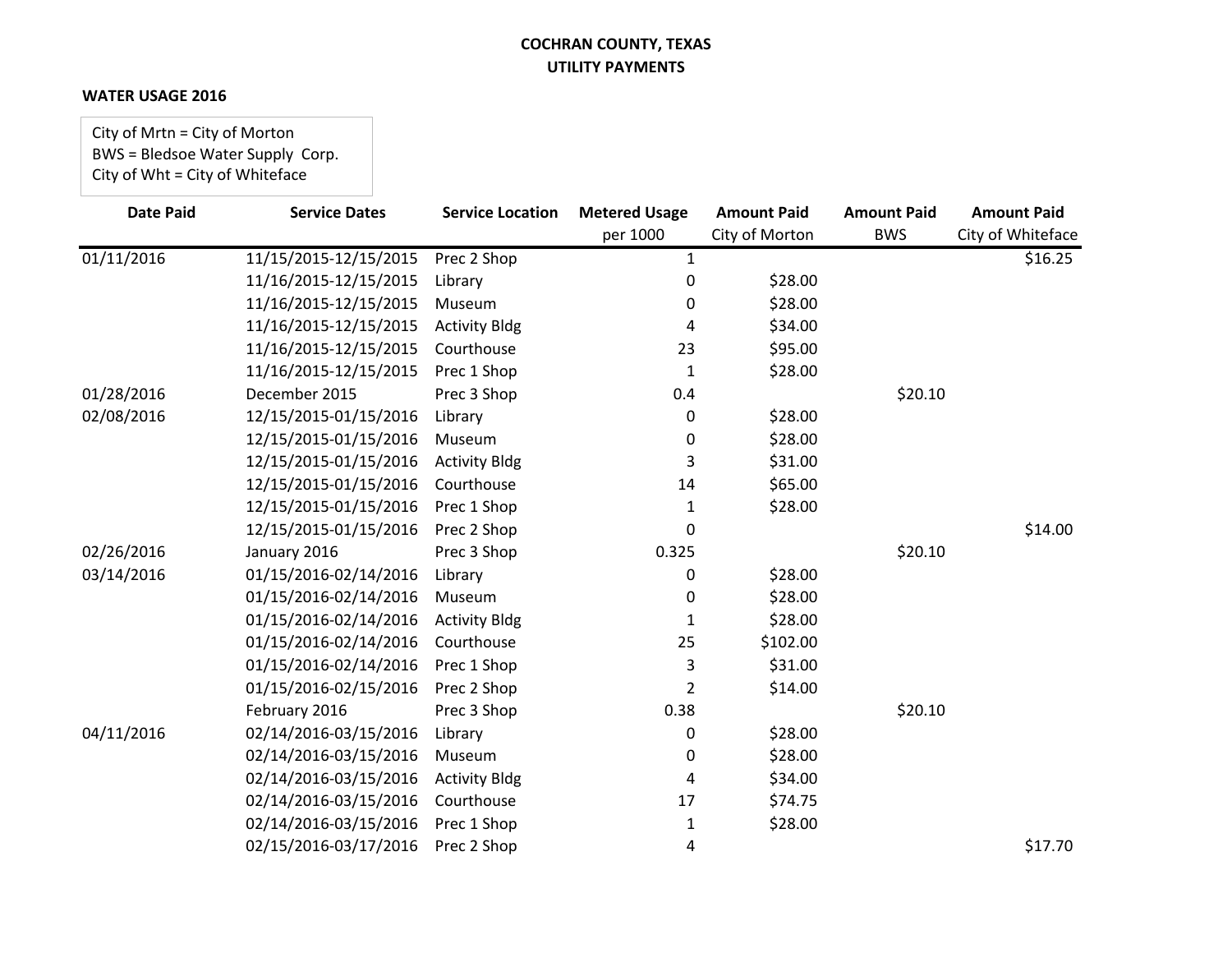### **WATER USAGE 2016**

City of Mrtn = City of Morton BWS = Bledsoe Water Supply Corp. City of Wht = City of Whiteface

| <b>Date Paid</b> | <b>Service Dates</b>  | <b>Service Location</b> | <b>Metered Usage</b> | <b>Amount Paid</b> | <b>Amount Paid</b> | <b>Amount Paid</b> |
|------------------|-----------------------|-------------------------|----------------------|--------------------|--------------------|--------------------|
|                  |                       |                         | per 1000             | City of Morton     | <b>BWS</b>         | City of Whiteface  |
| 04/28/2016       | March 2016            | Prec 3 Shop             | 0.24                 |                    | \$20.10            |                    |
| 05/09/2016       | 03/15/2016-04/15/2016 | Library                 | 0                    | \$28.00            |                    |                    |
|                  | 03/15/2016-04/15/2016 | Museum                  | 0                    | \$28.00            |                    |                    |
|                  | 03/15/2016-04/15/2016 | <b>Activity Bldg</b>    | 4                    | \$34.00            |                    |                    |
|                  | 03/15/2016-04/15/2016 | Courthouse              | 113                  | \$464.75           |                    |                    |
|                  | 03/15/2016-04/15/2016 | Prec 1 Shop             | 0                    | \$28.00            |                    |                    |
|                  | 03/17/2016-04/18/2016 | Prec 2 Shop             | 0                    |                    |                    | \$14.00            |
| 05/27/2016       | April 2016            | Prec 3 Shop             | 0.36                 |                    | \$20.10            |                    |
| 06/13/2014       | May 2016              | Prec 3 Shop             | 0.56                 |                    | \$20.10            |                    |
|                  | 04/15/2016-05/16/2016 | Library                 | 8                    | \$46.00            |                    |                    |
|                  | 04/15/2016-05/16/2016 | Museum                  | 0                    | \$28.00            |                    |                    |
|                  | 04/15/2016-05/16/2016 | <b>Activity Bldg</b>    | 5                    | \$37.00            |                    |                    |
|                  | 04/15/2016-05/16/2016 | Courthouse              | 213                  | \$889.75           |                    |                    |
|                  | 04/15/2016-05/16/2016 | Prec 1 Shop             | 1                    | \$28.00            |                    |                    |
|                  | 04/18/2016-05/16/2016 | Prec 2 Shop             | 0                    |                    |                    | \$14.00            |
| 07/11/2016       | 05/16/2016-06/15/2016 | Library                 | 0                    | \$28.00            |                    |                    |
|                  | 05/16/2016-06/15/2016 | Museum                  | 0                    | \$28.00            |                    |                    |
|                  | 05/16/2016-06/15/2016 | <b>Activity Bldg</b>    | 5                    | \$37.00            |                    |                    |
|                  | 05/16/2016-06/15/2016 | Courthouse              | 197                  | \$821.75           |                    |                    |
|                  | 05/16/2016-06/15/2016 | Prec 1 Shop             | 1                    | \$28.00            |                    |                    |
|                  | 05/16/2016-06/16/2016 | Prec 2 Shop             | 1                    |                    |                    | \$14.00            |
|                  | <b>June 2016</b>      | Prec 3 Shop             | 0.59                 |                    | \$20.10            |                    |
| 08/08/2016       | 06/15/2016-07/15/2016 | Library                 | 1                    | \$28.00            |                    |                    |
|                  | 06/15/2016-07/15/2016 | Museum                  | $\Omega$             | \$28.00            |                    |                    |
|                  | 06/15/2016-07/15/2016 | <b>Activity Bldg</b>    | 12                   | \$58.50            |                    |                    |
|                  | 06/15/2016-07/15/2016 | Courthouse              | 222                  | \$928.00           |                    |                    |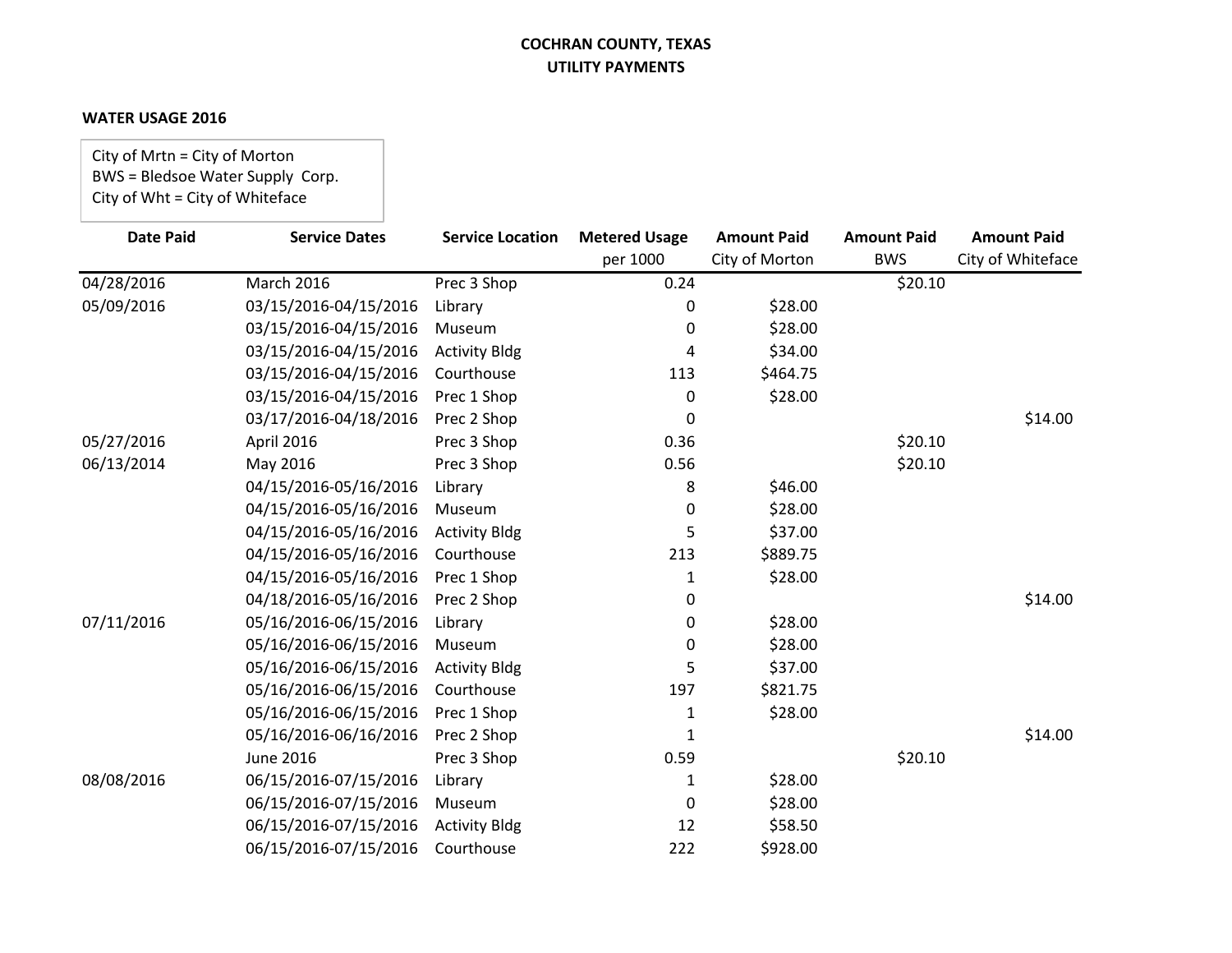### **WATER USAGE 2016**

City of Mrtn = City of Morton BWS = Bledsoe Water Supply Corp. City of Wht = City of Whiteface

| <b>Date Paid</b> | <b>Service Dates</b>  | <b>Service Location</b> | <b>Metered Usage</b> | <b>Amount Paid</b> | <b>Amount Paid</b> | <b>Amount Paid</b> |
|------------------|-----------------------|-------------------------|----------------------|--------------------|--------------------|--------------------|
|                  |                       |                         | per 1000             | City of Morton     | <b>BWS</b>         | City of Whiteface  |
| 08/08/2016       | 06/15/2016-07/15/2016 | Prec 1 Shop             | 0                    | \$28.00            |                    |                    |
|                  | 06/16/2016-07/18/2016 | Prec 2 Shop             | 0                    |                    |                    | \$14.00            |
| 08/30/2016       | <b>July 2016</b>      | Prec 3 Shop             | 0.6                  |                    | \$20.10            |                    |
| 09/12/2016       | 07/15/2016-08/14/2016 | Library                 | 0                    | \$28.00            |                    |                    |
|                  | 07/15/2016-08/14/2016 | Museum                  | 0                    | \$28.00            |                    |                    |
|                  | 07/15/2016-08/14/2016 | <b>Activity Bldg</b>    | 6                    | \$40.00            |                    |                    |
|                  | 07/15/2016-08/14/2016 | Courthouse              | 217                  | \$906.75           |                    |                    |
|                  | 07/15/2016-08/14/2016 | Prec 1 Shop             | 1                    | \$28.00            |                    |                    |
|                  | 07/18/2016-08/15/2016 | Prec 2 Shop             | 0                    |                    |                    | \$14.00            |
| 09/29/2016       | August 2016           | Prec 3 Shop             | 0.625                |                    | \$20.10            |                    |
| 10/10/2016       | 08/14/2016-09/15/2016 | Library                 | 0                    | \$28.00            |                    |                    |
|                  | 08/14/2016-09/15/2016 | Museum                  | 0                    | \$28.00            |                    |                    |
|                  | 08/14/2016-09/15/2016 | <b>Activity Bldg</b>    | 5                    | \$37.00            |                    |                    |
|                  | 08/14/2016-09/15/2016 | Courthouse              | 89                   | \$362.75           |                    |                    |
|                  | 08/14/2016-09/15/2016 | Prec 1 Shop             | 0                    | \$28.00            |                    |                    |
|                  | 08/15/2016-09/16/2016 | Prec 2 Shop             |                      |                    |                    | \$14.00            |
| 10/28/2016       | September 2016        | Prec 3 Shop             | 0.435                |                    | \$20.10            |                    |
|                  | 09/16/2016-10/17/2016 | Prec 2 Shop             | 0                    |                    |                    | \$14.00            |
| 11/14/2016       | 09/15/2016-10/17/2016 | Library                 | 1                    | \$28.00            |                    |                    |
|                  | 09/15/2016-10/17/2016 | Museum                  | 0                    | \$28.00            |                    |                    |
|                  | 09/15/2016-10/17/2016 | <b>Activity Bldg</b>    | 4                    | \$34.00            |                    |                    |
|                  | 09/15/2016-10/17/2016 | Courthouse              | 23                   | \$95.00            |                    |                    |
|                  | 09/15/2016-10/17/2016 | Prec 1 Shop             | 0                    | \$28.00            |                    |                    |
| 11/29/2016       | October 2016          | Prec 3 Shop             | 0.605                |                    | \$20.10            |                    |
| 12/12/2016       | 10/17/2016-11/15/2016 | Prec 2 Shop             | 0                    |                    |                    | \$14.00            |
|                  | 10/17/2016-11/16/2016 | Library                 | 0                    | \$28.00            |                    |                    |
|                  | 10/17/2016-11/16/2016 | Museum                  | 0                    | \$28.00            |                    |                    |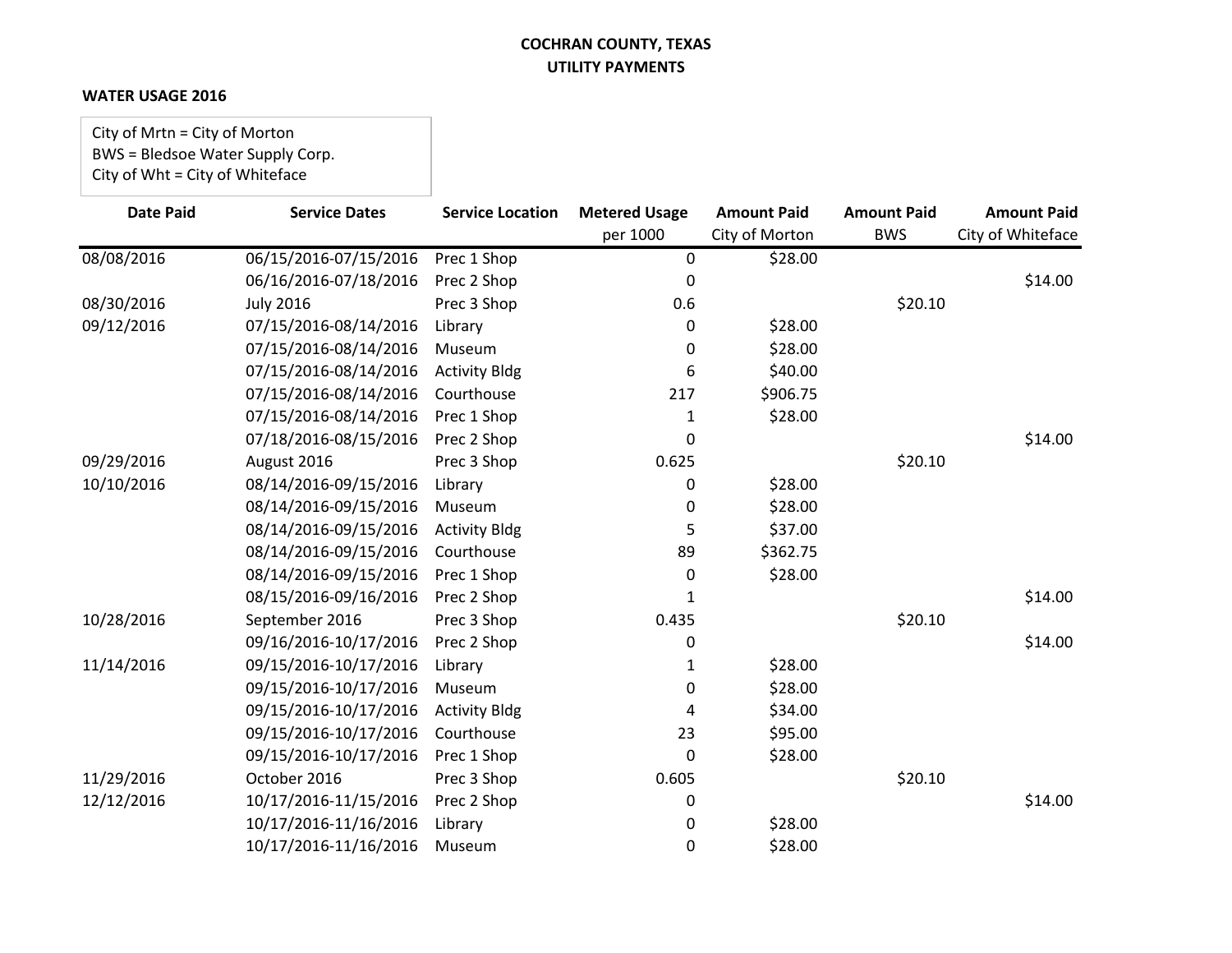#### **WATER USAGE 2016**

City of Mrtn = City of Morton BWS = Bledsoe Water Supply Corp. City of Wht = City of Whiteface

| Date Paid  | <b>Service Dates</b>                | <b>Service Location</b> | <b>Metered Usage</b> | <b>Amount Paid</b> | <b>Amount Paid</b> | <b>Amount Paid</b> |
|------------|-------------------------------------|-------------------------|----------------------|--------------------|--------------------|--------------------|
|            |                                     |                         | per 1000             | City of Morton     | <b>BWS</b>         | City of Whiteface  |
| 12/12/2016 | 10/17/2016-11/16/2016 Activity Bldg |                         |                      | \$28.00            |                    |                    |
|            | 10/17/2016-11/16/2016 Courthouse    |                         | 73                   | \$294.75           |                    |                    |
|            | 10/17/2016-11/16/2016 Prec 1 Shop   |                         |                      | \$28.00            |                    |                    |
| 12/29/2016 | November 2016                       | Prec 3 Shop             |                      |                    | \$20.10            |                    |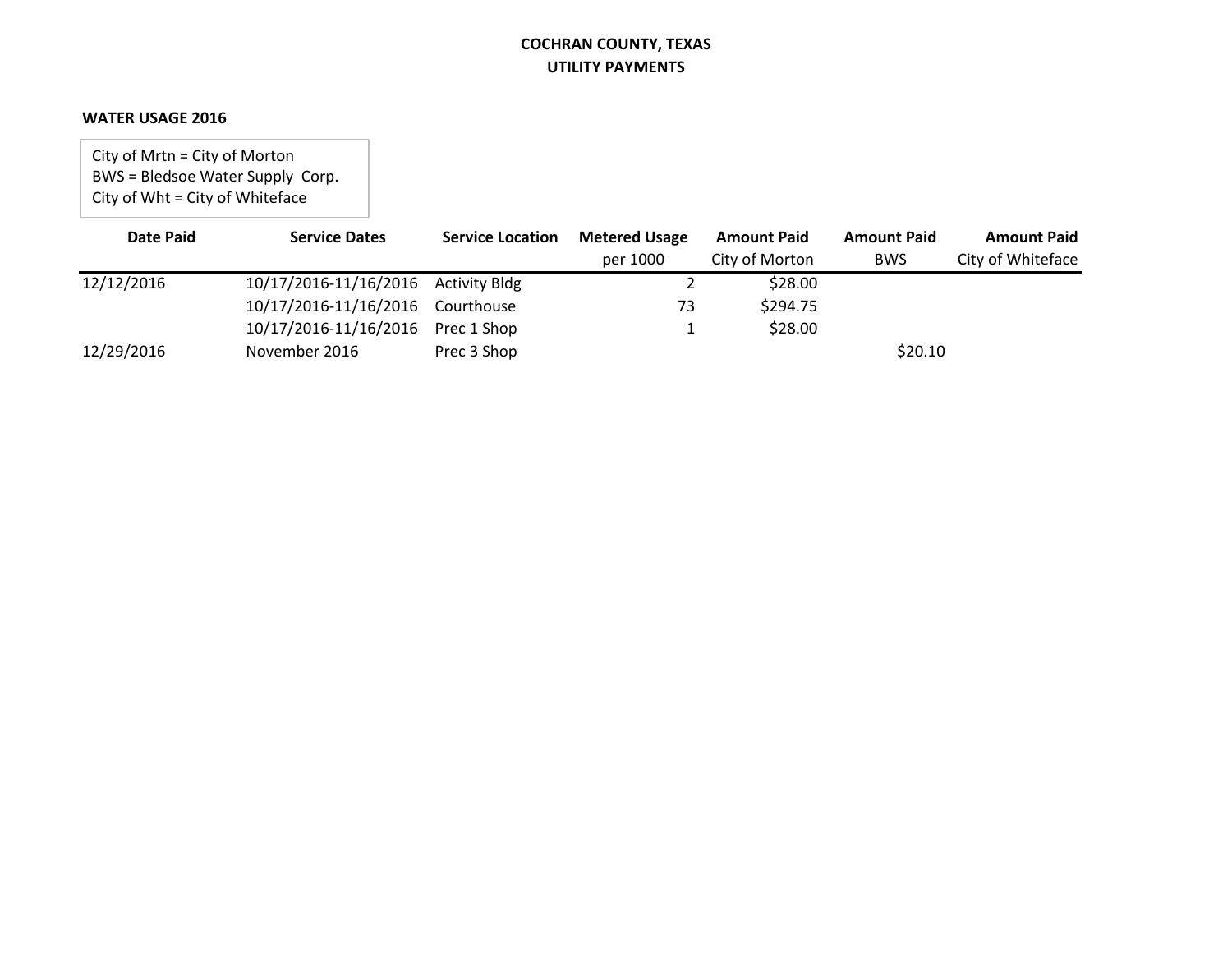### **ELECTRICITY USAGE 2016**

# XCEL = XCel Energy

| <b>Date Paid</b> | <b>Service Dates</b>  | <b>Service Location</b> | <b>Metered Usage</b> | <b>Amount Pd</b> | <b>Amount Pd</b> |  |
|------------------|-----------------------|-------------------------|----------------------|------------------|------------------|--|
|                  |                       |                         | KwH                  | <b>XCEL</b>      | <b>BCEC</b>      |  |
| 01/11/2016       | 11/13/2015-12/10/2015 | Prec 3 Shop             | 68                   |                  | \$22.00          |  |
|                  | December 2015         | 2 Area lights           |                      |                  | \$26.03          |  |
|                  | 11/17/2015-12/14/2015 | Prec 4 Shop             | 580                  |                  | \$74.74          |  |
|                  | December 2015         | Area light              |                      |                  | \$12.79          |  |
|                  | 11/05/2015-12/03/2015 | <b>Sheriff Posse</b>    | 0                    |                  | \$23.91          |  |
|                  | 11/17/2015-12/18/2015 | Airport                 | 791                  | \$62.86          |                  |  |
|                  | 11/16/2015-12/17/2015 | Courthouse              | 23340                | \$1,206.42       |                  |  |
|                  | 11/17/2015-12/17/2015 | Softball Park           | 0                    | \$12.67          |                  |  |
|                  | 11/16/2015-12/17/2015 | N Comm tower            | 1022                 | \$79.06          |                  |  |
|                  | 11/17/2015-12/18/2015 | Prec 1 shop             | 646                  | \$53.66          |                  |  |
|                  | 11/16/2015-12/17/2015 | Library                 | 1192                 | \$90.03          |                  |  |
|                  | 11/16/2015-12/16/2015 | 1 Area light            | 57                   | \$15.27          |                  |  |
|                  | 11/16/2015-12/17/2015 | Museum                  | 64                   | \$17.18          |                  |  |
|                  | 11/16/2015-12/17/2015 | <b>Activity Bldg</b>    | 4559                 | \$367.82         |                  |  |
|                  | 11/16/2015-12/16/2015 | 3 Area lights           | 171                  | \$45.80          |                  |  |
|                  | 11/17/2015-12/17/2015 | Park irrigation         | 1693                 | \$115.34         |                  |  |
|                  | 11/17/2015-12/18/2015 | Park/shop               | 439                  | \$40.53          |                  |  |
|                  | 11/17/2015-12/17/2015 | 1 Area light            | 57                   | \$14.82          |                  |  |
|                  | 11/17/2015-12/18/2015 | Cemetery irrig/SW       | 0                    | \$12.67          |                  |  |
|                  | 11/17/2015-12/18/2015 | Showbarn                | 311                  | \$32.39          |                  |  |
|                  | 11/17/2015-12/17/2015 | Rodeo grounds           | 0                    | \$26.76          |                  |  |
|                  | 11/16/2015-12/17/2015 | <b>Courthouse Annex</b> | 317                  | \$33.53          |                  |  |
|                  | 11/17/2015-12/18/2015 | Cemetery irrig/shop     | 20                   | \$13.95          |                  |  |
|                  | 11/17/2015-12/18/2015 | Well at SE corner       | 0                    | \$12.67          |                  |  |
| 01/28/2016       | 12/11/2015-01/14/2016 | Prec 2 Shop             | 578                  | \$56.55          |                  |  |
|                  | 12/11/2015-01/13/2016 | Area light              | 75                   | \$16.17          |                  |  |
|                  | 12/18/2015-01/21/2016 | Airport                 | 869                  | \$76.15          |                  |  |
|                  | 12/17/2015-01/19/2016 | Courthouse              | 24900                | \$1,583.55       |                  |  |
|                  | 12/17/2015-01/21/2016 | <b>Softball Park</b>    | 0                    | \$12.67          |                  |  |
|                  | 12/17/2015-01/19/2016 | N Comm tower            | 1086                 | \$94.77          |                  |  |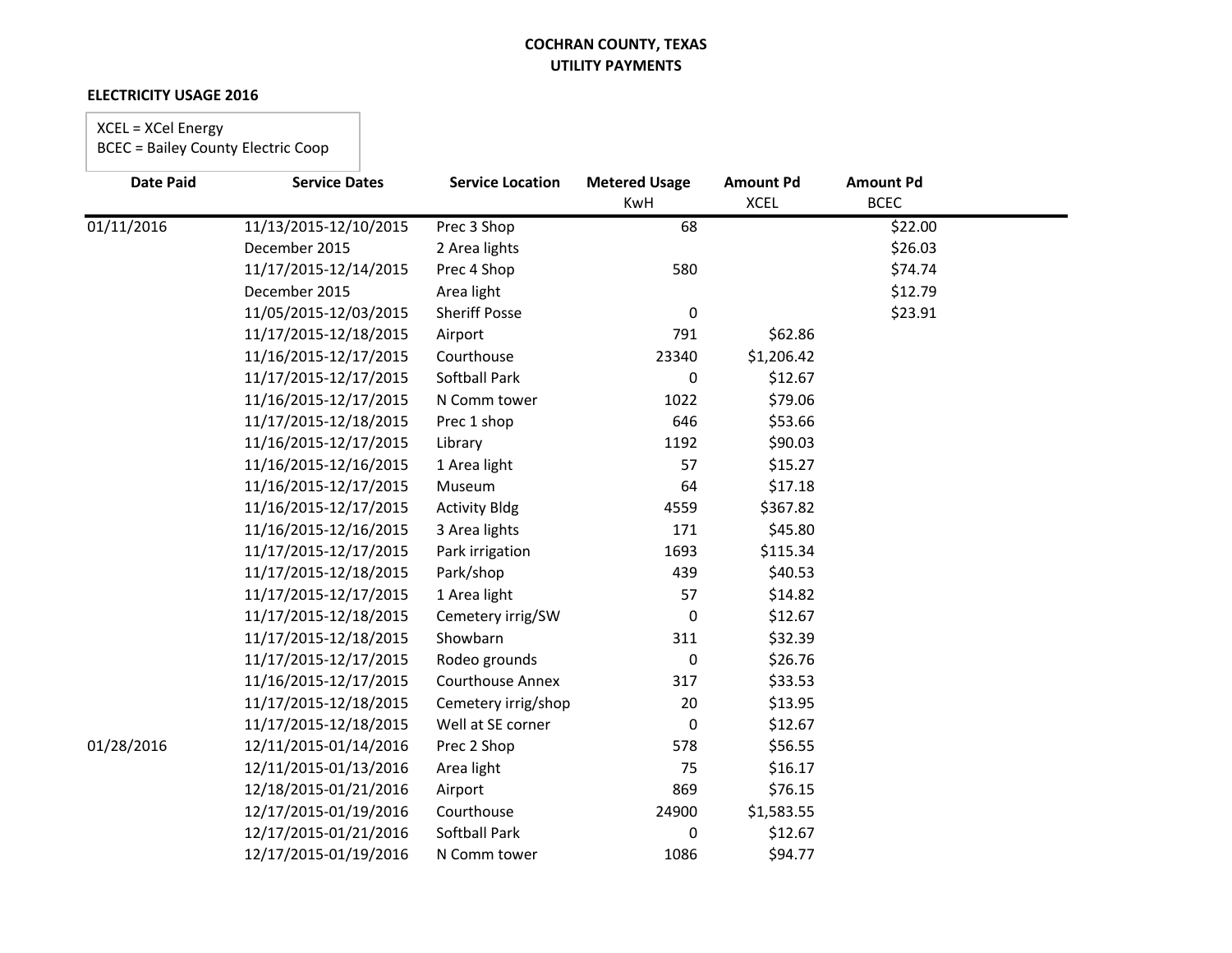#### **ELECTRICITY USAGE 2016**

# XCEL = XCel Energy

| <b>Date Paid</b> | <b>Service Dates</b>  | <b>Service Location</b> | <b>Metered Usage</b> | <b>Amount Pd</b> | <b>Amount Pd</b> |  |
|------------------|-----------------------|-------------------------|----------------------|------------------|------------------|--|
|                  |                       |                         | <b>KwH</b>           | <b>XCEL</b>      | <b>BCEC</b>      |  |
| 01/28/2016       | 12/18/2015-01/21/2016 | Prec 1 shop             | 1078                 | \$91.43          |                  |  |
|                  | 12/17/2015-01/20/2016 | Library                 | 1317                 | \$112.15         |                  |  |
|                  | 12/17/2015-01/19/2016 | 1 Area light            | 61                   | \$15.37          |                  |  |
|                  | 12/17/2015-01/20/2016 | Museum                  | 49                   | \$16.74          |                  |  |
|                  | 12/17/2015-01/20/2016 | <b>Activity Bldg</b>    | 4927                 | \$401.12         |                  |  |
|                  | 12/17/2015-01/19/2016 | 3 Area lights           | 184                  | \$46.14          |                  |  |
|                  | 12/17/2015-01/21/2016 | Park irrigation         | 1658                 | \$143.82         |                  |  |
|                  | 12/18/2015-01/21/2016 | Park/shop               | 641                  | \$59.50          |                  |  |
|                  | 12/18/2015-01/20/2016 | 1 Area light            | 61                   | \$14.92          |                  |  |
|                  | 12/18/2015-01/20/2015 | Cemetery irrig/SW       | 0                    | \$12.67          |                  |  |
|                  | 12/18/2015-01/21/2016 | Showbarn                | 2303                 | \$180.91         |                  |  |
|                  | 12/17/2015-01/21/2016 | Rodeo grounds           | 0                    | \$26.76          |                  |  |
|                  | 12/17/2015-01/19/2016 | <b>Courthouse Annex</b> | 149                  | \$24.26          |                  |  |
|                  | 12/18/2015-01/20/2016 | Cemetery irrig/shop     | 8                    | \$13.25          |                  |  |
|                  | 12/18/2015-01/20/2016 | Well at SE corner       | 0                    | \$12.67          |                  |  |
| 02/26/2016       | 12/03/2015-01/07/2016 | <b>Sheriff Posse</b>    | 0                    |                  | \$23.91          |  |
|                  | 12/10/2015-01/15/2016 | Prec 3 Shop             | 66                   |                  | \$21.14          |  |
|                  | January 2016          | 2 Area lights           |                      |                  | \$24.93          |  |
|                  | 12/14/2015-01/19/2016 | Prec 4 Shop             | 800                  |                  | \$89.40          |  |
|                  | January 2016          | Area light              |                      |                  | \$12.14          |  |
|                  | 01/14/2016-02/11/2016 | Prec 2 Shop             | 353                  | \$38.55          |                  |  |
|                  | 01/14/2016-02/10/2016 | Area light              | 63                   | \$16.21          |                  |  |
| 03/14/2016       | 01/07/2016-02/04/2016 | <b>Sheriff Posse</b>    | 0                    |                  | \$25.11          |  |
|                  | 01/15/2016-02/16/2016 | Prec 3 Shop             | 42                   |                  | \$19.86          |  |
|                  | February 2016         | 2 Area lights           |                      |                  | \$25.91          |  |
|                  | 01/19/2016-02/19/2016 | Prec 4 Shop             | 650                  |                  | \$78.30          |  |
|                  | February 2016         | Area light              |                      |                  | \$12.59          |  |
|                  | 01/21/2016-02/22/2016 | Airport                 | 768                  | \$64.87          |                  |  |
|                  | 01/19/2016-02/19/2016 | Courthouse              | 23400                | \$1,258.02       |                  |  |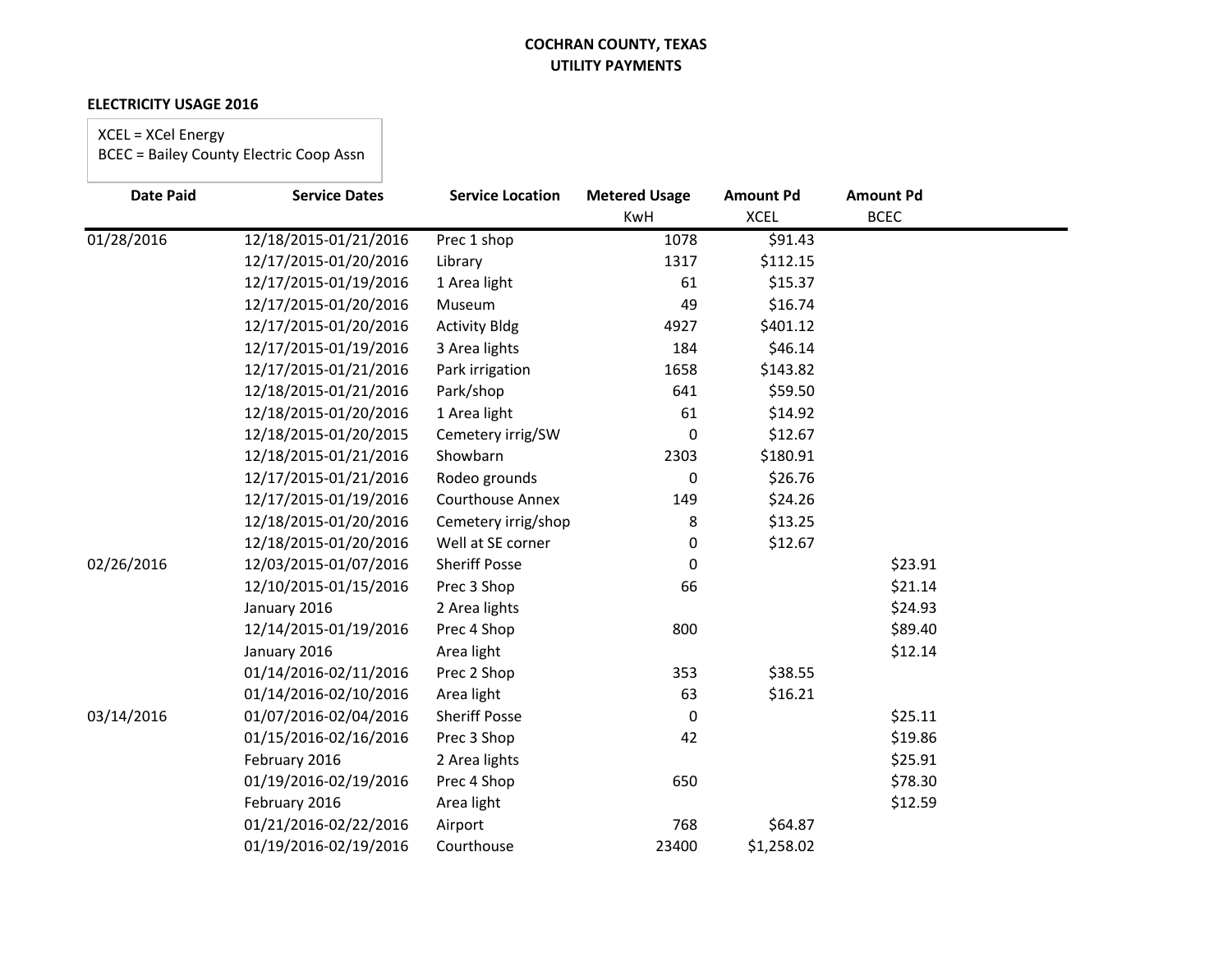### **ELECTRICITY USAGE 2016**

# XCEL = XCel Energy

| <b>Date Paid</b> | <b>Service Dates</b>  | <b>Service Location</b> | <b>Metered Usage</b><br>KwH | <b>Amount Pd</b><br><b>XCEL</b> | <b>Amount Pd</b><br><b>BCEC</b> |  |
|------------------|-----------------------|-------------------------|-----------------------------|---------------------------------|---------------------------------|--|
| 03/14/2016       | 01/21/2016-02/22/2016 | <b>Softball Park</b>    | $\pmb{0}$                   | \$12.69                         |                                 |  |
|                  | 01/19/2016-02/19/2016 | N Comm tower            | 975                         | \$81.85                         |                                 |  |
|                  | 01/21/2016-02/22/2016 | Prec 1 shop             | 582                         | \$52.23                         |                                 |  |
|                  | 01/20/2016-02/19/2016 | Library                 | 1150                        | \$94.01                         |                                 |  |
|                  | 01/20/2016-02/18/2016 | 1 Area light            | 56                          | \$15.82                         |                                 |  |
|                  | 01/20/2016-02/19/2016 | Museum                  | 73                          | \$18.21                         |                                 |  |
|                  | 01/20/2016-02/19/2016 | <b>Activity Bldg</b>    | 3861                        | \$355.06                        |                                 |  |
|                  | 01/20/2016-02/18/2016 | 3 Area lights           | 169                         | \$47.53                         |                                 |  |
|                  | 01/21/2016-02/22/2016 | Park irrigation         | 1529                        | \$116.55                        |                                 |  |
|                  | 01/21/2016-02/22/2016 | Park/shop               | 516                         | \$47.73                         |                                 |  |
|                  | 01/21/2016-02/21/2016 | 1 Area light            | 60                          | \$15.53                         |                                 |  |
|                  | 01/20/2016-02/22/2016 | Cemetery irrig/SW       | 0                           | \$12.69                         |                                 |  |
|                  | 01/21/2016-02/22/2016 | Showbarn                | 196                         | \$26.00                         |                                 |  |
|                  | 01/21/2016-02/22/2016 | Rodeo grounds           | 0                           | \$28.02                         |                                 |  |
|                  | 01/19/2016-02/19/2016 | <b>Courthouse Annex</b> | 231                         | \$29.35                         |                                 |  |
|                  | 01/20/2016-02/22/2016 | Cemetery irrig/shop     | 20                          | \$14.06                         |                                 |  |
|                  | 01/20/2016-02/22/2016 | Well at SE corner       | $\boldsymbol{0}$            | \$12.69                         |                                 |  |
| 3/28/2016        | 02/11/2016-03/14/2016 | Prec 2 Shop             | 37                          | \$15.57                         |                                 |  |
|                  | 02/11/2016-03/13/2016 | Area light              | 73                          | \$17.08                         |                                 |  |
|                  | 02/22/2016-03/22/2016 | Airport                 | 653                         | \$55.54                         |                                 |  |
|                  | 02/19/2016-03/21/2016 | Courthouse              | 24240                       | \$1,315.52                      |                                 |  |
|                  | 02/22/2016-03/22/2016 | Softball Park           | $\mathbf 0$                 | \$12.70                         |                                 |  |
|                  | 02/19/2016-03/21/2016 | N Comm tower            | 967                         | \$78.42                         |                                 |  |
|                  | 02/22/2016-03/22/2016 | Prec 1 shop             | 512                         | \$46.29                         |                                 |  |
|                  | 02/19/2016-03/21/2016 | Library                 | 1146                        | \$90.52                         |                                 |  |
|                  | 02/19/2016-03/20/2016 | 1 Area light            | 57                          | \$16.26                         |                                 |  |
|                  | 02/19/2016-03/21/2016 | Museum                  | 32                          | \$15.24                         |                                 |  |
|                  | 02/19/2016-03/21/2016 | <b>Activity Bldg</b>    | 4218                        | \$374.42                        |                                 |  |
|                  | 02/19/2016-03/20/2016 | 3 Area lights           | 172                         | \$48.80                         |                                 |  |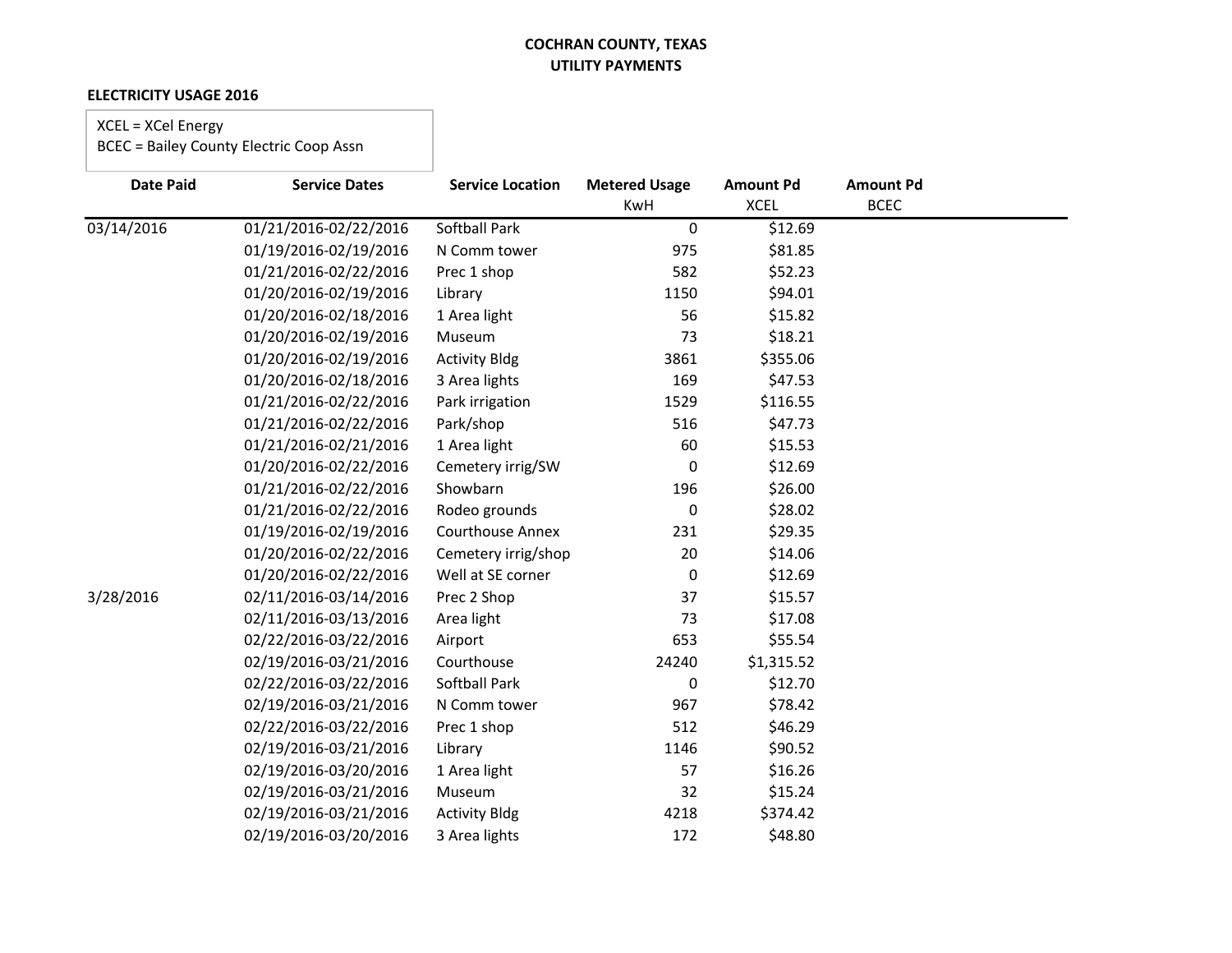### **ELECTRICITY USAGE 2016**

# XCEL = XCel Energy

| <b>Date Paid</b> | <b>Service Dates</b>  | <b>Service Location</b> | <b>Metered Usage</b> | <b>Amount Pd</b> | <b>Amount Pd</b> |  |
|------------------|-----------------------|-------------------------|----------------------|------------------|------------------|--|
|                  |                       |                         | KwH                  | <b>XCEL</b>      | <b>BCEC</b>      |  |
| 3/28/2016        | 02/22/2016-03/22/2016 | Park irrigation         | 2492                 | \$176.16         |                  |  |
|                  | 02/22/2016-03/22/2016 | Park/shop               | 547                  | \$48.58          |                  |  |
|                  | 02/22/2016-03/21/2016 | 1 Area light            | 53                   | \$15.69          |                  |  |
|                  | 02/22/2016-03/22/2016 | Cemetery irrig/SW       | $\mathbf 0$          | \$12.70          |                  |  |
|                  | 02/22/2016-03/22/2016 | Showbarn                | 157                  | \$22.99          |                  |  |
|                  | 02/22/2016-03/22/2016 | Rodeo grounds           | 120                  | \$54.25          |                  |  |
|                  | 02/19/2016-03/21/2016 | <b>Courthouse Annex</b> | 728                  | \$62.26          |                  |  |
|                  | 02/22/2016-03/22/2016 | Cemetery irrig/shop     | 73                   | \$17.50          |                  |  |
|                  | 02/22/2016-03/22/2016 | Well at SE corner       | $\mathbf 0$          | \$12.70          |                  |  |
| 04/11/2016       | 02/19/2016-03/22/2016 | Prec 4 Shop             | 680                  |                  | \$75.18          |  |
|                  | <b>March 2016</b>     | Area light              |                      |                  | \$11.85          |  |
|                  | 02/16/2016-03/16/2016 | Prec 3 Shop             | 52                   |                  | \$19.61          |  |
|                  | March 2016            | 2 Area lights           |                      |                  | \$24.44          |  |
|                  | 02/04/2016-03/07/2016 | <b>Sheriff Posse</b>    | 0                    |                  | \$23.91          |  |
| 04/28/2016       | 03/14/2016-04/13/2016 | Prec 2 Shop             | 8                    | \$13.62          |                  |  |
|                  | 03/14/2016-04/12/2016 | Area light              | 67                   | \$16.95          |                  |  |
|                  | 03/22/2016-04/20/2016 | Airport                 | 497                  | \$45.30          |                  |  |
|                  | 03/21/2016-04/19/2016 | Courthouse              | 22260                | \$1,232.33       |                  |  |
|                  | 03/22/2016-04/20/2016 | <b>Softball Park</b>    | $\mathbf 0$          | \$12.70          |                  |  |
|                  | 03/21/2016-04/19/2016 | N Comm tower            | 814                  | \$68.08          |                  |  |
|                  | 03/22/2016-04/20/2016 | Prec 1 shop             | 456                  | \$42.61          |                  |  |
|                  | 03/21/2016-04/19/2016 | Library                 | 966                  | \$78.35          |                  |  |
|                  | 03/21/2016-04/18/2016 | 1 Area light            | 53                   | \$16.16          |                  |  |
|                  | 03/21/2016-04/19/2016 | Museum                  | 34                   | \$15.37          |                  |  |
|                  | 03/21/2016-04/19/2016 | <b>Activity Bldg</b>    | 3436                 | \$293.65         |                  |  |
|                  | 03/21/2016-04/18/2016 | 3 Area lights           | 160                  | \$48.51          |                  |  |
|                  | 03/22/2016-04/20/2016 | Park irrigation         | 5042                 | \$343.45         |                  |  |
|                  | 03/22/2016-04/20/2016 | Park/shop               | 689                  | \$57.90          |                  |  |
|                  | 03/22/2016-04/19/2016 | 1 Area light            | 54                   | \$15.72          |                  |  |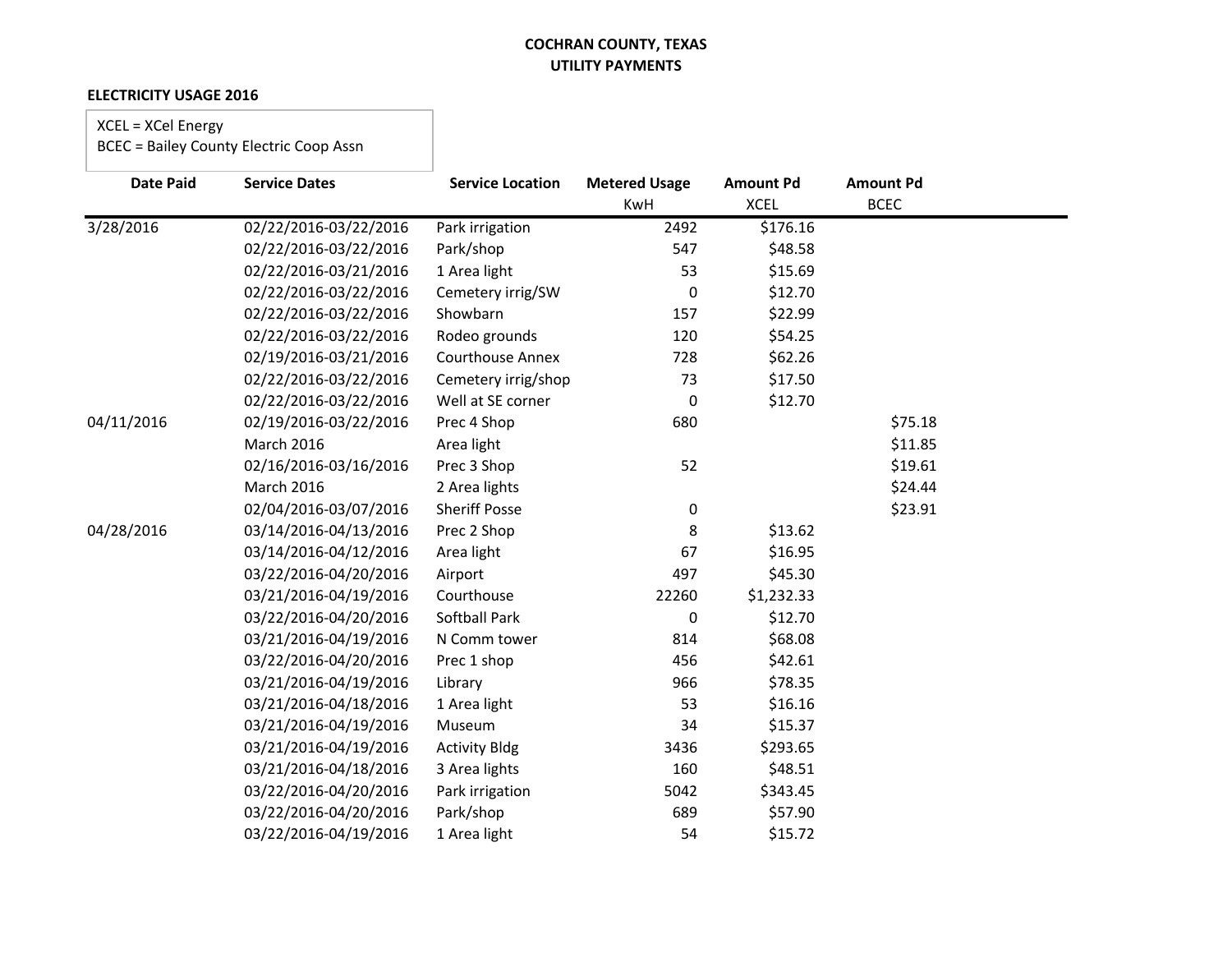### **ELECTRICITY USAGE 2016**

# XCEL = XCel Energy

| <b>Date Paid</b> | <b>Service Dates</b>  | <b>Service Location</b> | <b>Metered Usage</b> | <b>Amount Pd</b> | <b>Amount Pd</b> |  |
|------------------|-----------------------|-------------------------|----------------------|------------------|------------------|--|
|                  |                       |                         | KwH                  | <b>XCEL</b>      | <b>BCEC</b>      |  |
| 04/28/2016       | 03/22/2016-04/20/2016 | Cemetery irrig/SW       | $\pmb{0}$            | \$12.70          |                  |  |
|                  | 03/22/2016-04/20/2016 | Showbarn                | 151                  | \$22.61          |                  |  |
|                  | 03/22/2016-04/20/2016 | Rodeo grounds           | $\mathbf 0$          | \$28.59          |                  |  |
|                  | 02/19/2016-03/21/2016 | <b>Courthouse Annex</b> | Correction           | (562.26)         |                  |  |
|                  | 02/19/2016-04/19/2016 | <b>Courthouse Annex</b> | 393                  | \$52.72          |                  |  |
|                  | 03/22/2016-04/20/2016 | Cemetery irrig/shop     | 77                   | \$17.75          |                  |  |
|                  | 03/22/2016-04/20/2016 | Well at SE corner       | $\mathbf 0$          | \$12.70          |                  |  |
| 05/09/2016       | 03/07/2016-04/06/2016 | <b>Sheriff Posse</b>    |                      |                  | \$23.91          |  |
|                  | 03/16/2016-04/15/2016 | Prec 3 Shop             | 37                   |                  | \$18.64          |  |
|                  | April 2016            | 2 Area lights           |                      |                  | \$24.44          |  |
|                  | 03/22/2016-04/20/2016 | Prec 4 Shop             | 630                  |                  | \$77.06          |  |
|                  | April 2016            | Area light              |                      |                  | \$11.85          |  |
| 05/27/2016       | 04/13/2016-05/11/2016 | Prec 2 Shop             | 5                    | \$13.41          |                  |  |
|                  | 04/13/2016-05/10/2016 | Area light              | 63                   | \$16.81          |                  |  |
|                  | 04/20/2016-05/19/2016 | Airport                 | 650                  | \$54.08          |                  |  |
|                  | 04/19/2016-05/18/2016 | Courthouse              | 23580                | \$1,277.16       |                  |  |
|                  | 04/20/2016-05/19/2016 | Softball park           | 0                    | \$12.62          |                  |  |
|                  | 04/19/2016-05/18/2016 | N Comm tower            | 876                  | \$70.66          |                  |  |
|                  | 04/20/2016-05/19/2016 | Prec 1 shop             | 426                  | \$39.82          |                  |  |
|                  | 04/19/2015-05/17/2016 | Library                 | 1442                 | \$97.81          |                  |  |
|                  | 04/19/2016-05/16/2016 | 1 Area light            | 51                   | \$16.07          |                  |  |
|                  | 04/19/2016-05/23/2016 | Museum                  | 45                   | \$16.04          |                  |  |
|                  | 04/19/2016-05/17/2016 | <b>Activity Bldg</b>    | 3788                 | \$304.49         |                  |  |
|                  | 04/19/2016-05/16/2016 | 3 Area lights           | 154                  | \$48.24          |                  |  |
|                  | 04/20/2016-05/19/2016 | Park irrigation         | 4659                 | \$295.52         |                  |  |
|                  | 04/20/2016-05/19/2016 | Park/shop               | 415                  | \$39.12          |                  |  |
|                  | 04/20/2016-05/18/2016 | 1 Area light            | 53                   | \$15.64          |                  |  |
|                  | 04/20/2016-05/19/2016 | Cemetery irrig/SW       | 2696                 | \$179.56         |                  |  |
|                  | 04/20/2016-05/19/2016 | Showbarn                | 73                   | \$17.35          |                  |  |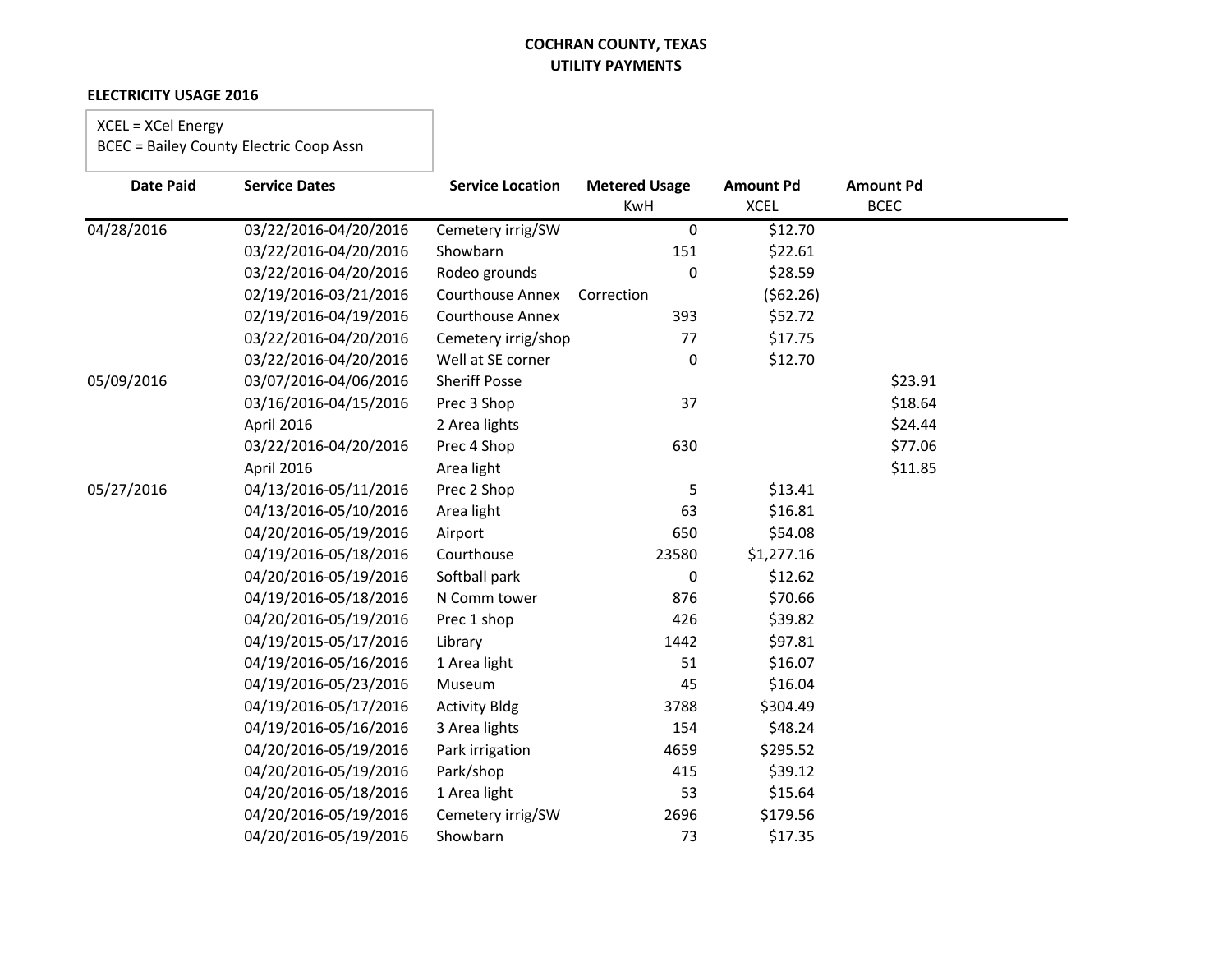### **ELECTRICITY USAGE 2016**

# XCEL = XCel Energy

| <b>Date Paid</b> | <b>Service Dates</b>  | <b>Service Location</b> | <b>Metered Usage</b> | <b>Amount Pd</b> | <b>Amount Pd</b> |  |
|------------------|-----------------------|-------------------------|----------------------|------------------|------------------|--|
|                  |                       |                         | KwH                  | <b>XCEL</b>      | <b>BCEC</b>      |  |
| 5/27/2016        | 04/20/2016-05/19/2016 | Rodeo grounds           | 600                  | \$131.88         |                  |  |
|                  | 04/19/2016-05/18/2016 | <b>Courthouse Annex</b> | 91                   | \$19.07          |                  |  |
|                  | 04/20/2016-04/27/2016 | Cemetery irrig/shop     | 253                  | \$16.60          |                  |  |
|                  | 04/27/2016-05/19/2016 | Cemetery irrig/shop     | 1421                 | \$102.28         |                  |  |
|                  | 04/20/2016-05/19/2016 | Well at SE corner       | 3977                 | \$259.05         |                  |  |
| 06/13/2016       | 04/06/2016-05/05/2016 | <b>Sheriff Posse</b>    | 0                    |                  | \$23.91          |  |
|                  | 04/15/2016-05/17/2016 | Prec 3 Shop             | 74                   |                  | \$22.29          |  |
|                  | May 2016              | 2 Area lights           |                      |                  | \$24.44          |  |
|                  | 04/20/2016-05/19/2016 | Prec 4 Shop             | 660                  |                  | \$80.01          |  |
|                  | May 2016              | Area light              |                      |                  | \$11.85          |  |
| 06/29/2016       | 05/11/2016-06/10/2016 | Prec 2 Shop             | 4                    | \$13.35          |                  |  |
|                  | 05/11/2016-06/09/2016 | Area light              | 66                   | \$16.85          |                  |  |
|                  | 05/19/2016-06/20/2016 | Airport                 | 572                  | \$52.43          |                  |  |
|                  | 05/18/2016-06/17/2016 | Courthouse              | 24420                | \$1,430.87       |                  |  |
|                  | 05/19/2016-06/20/2016 | Softball park           | $\boldsymbol{0}$     | \$12.70          |                  |  |
|                  | 05/18/2016-06/17/2016 | N Comm tower            | 989                  | \$83.25          |                  |  |
|                  | 05/19/2016-06/20/2016 | Prec 1 shop             | 587                  | \$53.48          |                  |  |
|                  | 05/17/2016-06/17/2016 | Library                 | 2748                 | \$207.48         |                  |  |
|                  | 05/17/2016-06/16/2016 | 1 Area light            | 57                   | \$16.22          |                  |  |
|                  | 05/17/2016-06/17/2016 | Museum                  | 507                  | \$48.94          |                  |  |
|                  | 05/17/2016-06/17/2016 | <b>Activity Bldg</b>    | 7169                 | \$607.10         |                  |  |
|                  | 05/17/2016-06/16/2016 | 3 Area lights           | 171                  | \$48.65          |                  |  |
|                  | 05/19/2016-06/20/2016 | Park irrigation         | 4299                 | \$311.39         |                  |  |
|                  | 05/19/2016-06/20/2016 | Park/shop               | 175                  | \$24.86          |                  |  |
|                  | 05/19/2016-06/19/2016 | 1 Area light            | 59                   | \$15.79          |                  |  |
|                  | 05/19/2016-06/20/2016 | Cemetery irrig/SW       | 1551                 | \$120.46         |                  |  |
|                  | 05/19/2016-06/20/2016 | Showbarn                | 419                  | \$41.82          |                  |  |
|                  | 05/19/2016-06/20/2016 | Rodeo grounds           | 360                  | \$89.82          |                  |  |
|                  | 05/18/2016-06/17/2016 | <b>Courthouse Annex</b> | 94                   | \$19.76          |                  |  |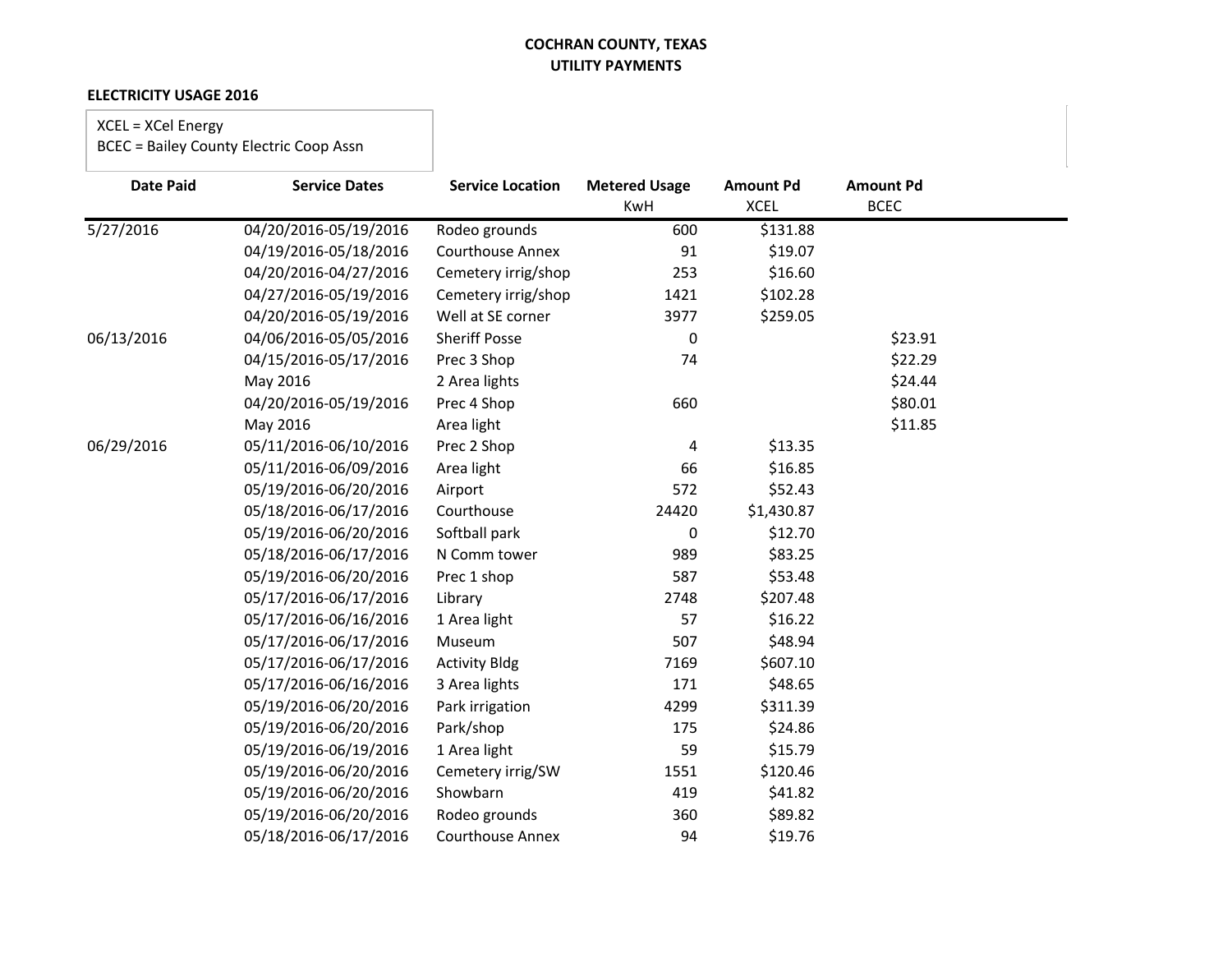### **ELECTRICITY USAGE 2016**

# XCEL = XCel Energy

| <b>Date Paid</b> | <b>Service Dates</b>  | <b>Service Location</b> | <b>Metered Usage</b><br>KwH | <b>Amount Pd</b><br><b>XCEL</b> | <b>Amount Pd</b><br><b>BCEC</b> |  |
|------------------|-----------------------|-------------------------|-----------------------------|---------------------------------|---------------------------------|--|
| 06/29/2016       | 05/19/2016-06/20/2016 | Cemetery Irrig/Shop     | 1202                        | \$96.21                         |                                 |  |
|                  | 05/19/2016-06/20/2016 | Well at SE Corner       | 2139                        | \$161.32                        |                                 |  |
| 7/11/2016        | 05/05/2016-06/06/2016 | <b>Sheriff Posse</b>    | 0                           |                                 | \$23.91                         |  |
|                  | 5/17/2016-06/16/2016  | Prec 3 Shop             | 78                          |                                 | \$22.68                         |  |
|                  |                       |                         |                             |                                 | \$24.44                         |  |
|                  | <b>June 2016</b>      | 2 Area lights           |                             |                                 |                                 |  |
|                  | 05/19/2016-06/22/2016 | Prec 4 Shop             | 850                         |                                 | \$98.73                         |  |
|                  | <b>June 2016</b>      | Area light              |                             |                                 | \$11.85                         |  |
|                  | 06/10/2016-07/12/2016 | Prec 2 Shop             | 128                         | \$22.81                         |                                 |  |
|                  | 06/10/2016-07/11/2016 | Area light              | 72                          | \$17.08                         |                                 |  |
| 07/28/2016       | 06/20/2016-07/20/2016 | Airport                 | 529                         | \$51.72                         |                                 |  |
|                  | 06/17/2016-07/19/2016 | Courthouse              | 28320                       | \$1,693.77                      |                                 |  |
|                  | 06/20/2016-07/20/2016 | Softball Park           | 0                           | \$12.73                         |                                 |  |
|                  | 06/17/2016-07/19/2016 | N Comm tower            | 1125                        | \$98.48                         |                                 |  |
|                  | 06/20/2016-07/20/2016 | Prec 1 shop             | 716                         | \$65.49                         |                                 |  |
|                  | 06/17/2016-07/19/2016 | Library                 | 4159                        | \$328.74                        |                                 |  |
|                  | 06/17/2016-07/18/2016 | 1 Area light            | 59                          | \$16.34                         |                                 |  |
|                  | 06/17/2016-07/19/2016 | Museum                  | 1600                        | \$134.53                        |                                 |  |
|                  | 06/17/2016-07/19/2016 | <b>Activity Bldg</b>    | 9114                        | \$672.49                        |                                 |  |
|                  | 06/17/2016-07/18/2016 | 3 Area lights           | 176                         | \$48.96                         |                                 |  |
|                  | 06/20/2016-07/20/2016 | Park irrigation         | 7461                        | \$562.58                        |                                 |  |
|                  | 04/20/2016-07/20/2016 | Park/shop               | 421                         | \$3.20                          |                                 |  |
|                  | 05/02/2016-07/19/2016 | 1 Area light            | 114                         | \$15.77                         |                                 |  |
|                  | 06/20/2016-07/20/2016 | Cemetery irrig/SW       | 3162                        | \$245.76                        |                                 |  |
|                  | 06/20/2016-07/20/2016 | Showbarn                | 1389                        | \$115.10                        |                                 |  |
|                  | 06/20/2016-07/20/2016 | Rodeo grounds           | 1200                        | \$268.53                        |                                 |  |
|                  | 06/17/2016-07/19/2016 | <b>Courthouse Annex</b> | 135                         | \$23.34                         |                                 |  |
|                  | 06/20/2016-07/20/2016 | Cemetery irrig/shop     | 1441                        | \$118.92                        |                                 |  |
|                  | 06/20/2016-07/20/2016 | Well at SE corner       | 4636                        | \$354.38                        |                                 |  |
| 08/08/2016       | 06/06/2016-07/07/2016 | Prec 3 Shop             | 110                         |                                 | \$25.84                         |  |
|                  | <b>July 2016</b>      | 2 Area lights           |                             |                                 | \$24.44                         |  |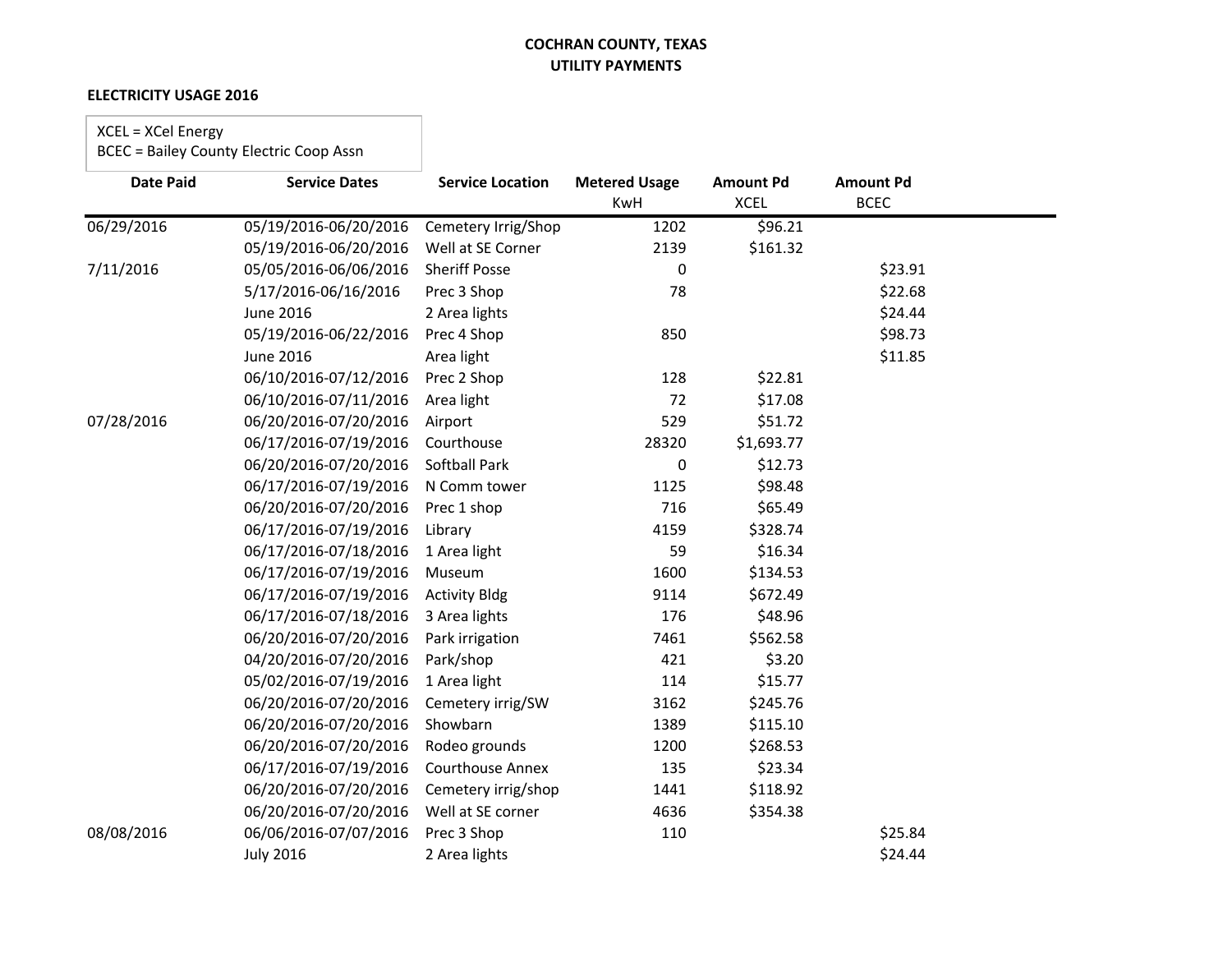#### **ELECTRICITY USAGE 2016**

XCEL = XCel Energy BCEC = Bailey County Electric Coop Assn

|                  |                       | <b>Service Location</b> |                             |                                 |                                 |  |
|------------------|-----------------------|-------------------------|-----------------------------|---------------------------------|---------------------------------|--|
| <b>Date Paid</b> | <b>Service Dates</b>  |                         | <b>Metered Usage</b><br>KwH | <b>Amount Pd</b><br><b>XCEL</b> | <b>Amount Pd</b><br><b>BCEC</b> |  |
| 08/08/2016       | 06/22/2016-07/22/2016 | Prec 4 Shop             | 830                         |                                 | \$96.76                         |  |
|                  | <b>July 2016</b>      | Area light              |                             |                                 | \$11.85                         |  |
|                  | 06/06/2016-07/07/2016 | <b>Sheriff Posse</b>    | 0                           |                                 | \$23.91                         |  |
| 08/30/2016       | 07/12/2016-08/11/2016 | Prec 2 Shop             | 213                         | \$29.30                         |                                 |  |
|                  | 07/12/2016-08/10/2016 | Area light              | 66                          | \$16.97                         |                                 |  |
|                  | 07/20/2016-08/18/2016 | Airport                 | 535                         | \$52.20                         |                                 |  |
|                  | 07/19/2016-08/18/2016 | Courthouse              | 26640                       | \$1,587.62                      |                                 |  |
|                  | 07/20/2016-08/18/2016 | <b>Softball Park</b>    | 0                           | \$12.74                         |                                 |  |
|                  | 07/19/2016-08/18/2016 | N Comm tower            | 865                         | \$78.82                         |                                 |  |
|                  | 07/20/2016-08/18/2016 | Prec 1 shop             | 578                         | \$55.37                         |                                 |  |
|                  | 07/19/2016-08/17/2016 | Library                 | 3730                        | \$296.46                        |                                 |  |
|                  | 07/19/2016-08/16/2016 | 1 Area light            | 52                          | \$16.20                         |                                 |  |
|                  | 07/19/2016-08/17/2016 | Museum                  | 315                         | \$37.05                         |                                 |  |
|                  | 07/19/2016-08/17/2016 | <b>Activity Bldg</b>    | 7406                        | \$578.78                        |                                 |  |
|                  | 07/19/2016-08/16/2016 | 3 Area lights           | 157                         | \$48.59                         |                                 |  |
|                  | 07/20/2016-08/18/2016 | Park irrigation         | 5727                        | \$435.11                        |                                 |  |
|                  | 07/20/2016-08/18/2016 | Park/shop               | 13                          | \$13.70                         |                                 |  |
|                  | 07/20/2016-08/17/2016 | 1 Area light            | 52                          | \$15.72                         |                                 |  |
|                  | 07/20/2016-08/18/2016 | Cemetery irrig/SW       | 2804                        | \$219.54                        |                                 |  |
|                  | 07/20/2016-08/18/2016 | Showbarn                | 1690                        | \$137.39                        |                                 |  |
|                  | 07/20/2016-08/18/2016 | Rodeo grounds           | 60                          | \$44.09                         |                                 |  |
|                  | 07/19/2016-08/18/2016 | <b>Courthouse Annex</b> | 78                          | \$19.05                         |                                 |  |
|                  | 07/20/2016-08/18/2016 | Cemetery irrig/shop     | 287                         | \$33.91                         |                                 |  |
|                  | 07/20/2016-08/18/2016 | Well at SE corner       | 4504                        | \$344.91                        |                                 |  |
| 09/12/2016       | 07/07/2016-08/04/2016 | <b>Sheriff Posse</b>    | 0                           |                                 | \$23.91                         |  |
|                  | 07/19/2016-08/15/2016 | Prec 3 Shop             | 94                          |                                 | \$24.26                         |  |
|                  | August 2016           | 2 Area lights           |                             |                                 | \$24.44                         |  |
|                  | 07/22/2016-08/18/2016 | Prec 4 Shop             | 720                         |                                 | \$85.92                         |  |
|                  | August 2016           | Area light              |                             |                                 | \$11.85                         |  |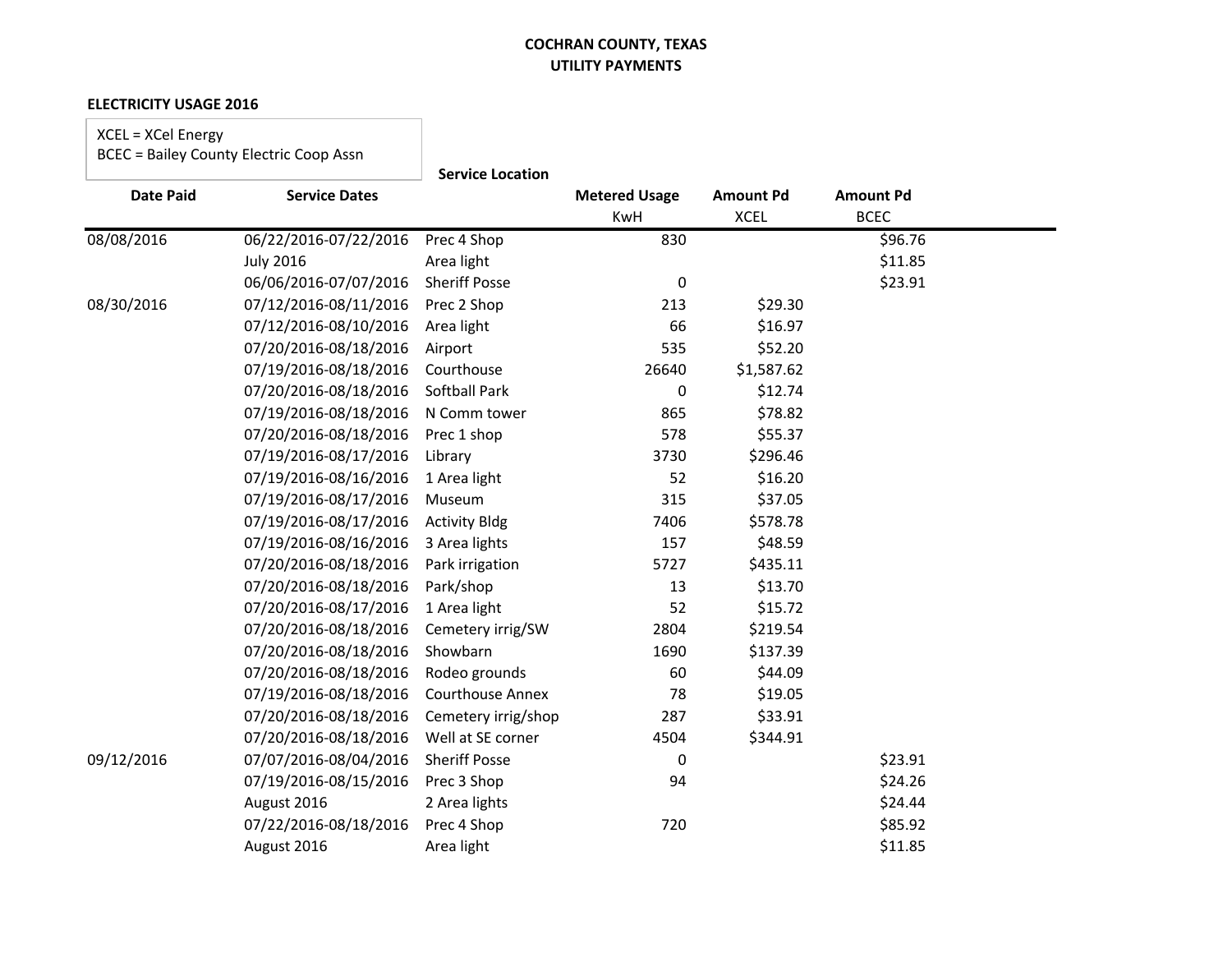### **ELECTRICITY USAGE 2016**

# XCEL = XCel Energy

| <b>Date Paid</b> | <b>Service Dates</b>  | <b>Service Location</b> | <b>Metered Usage</b><br><b>KwH</b> | <b>Amount Pd</b><br><b>XCEL</b> | <b>Amount Pd</b><br><b>BCEC</b> |  |
|------------------|-----------------------|-------------------------|------------------------------------|---------------------------------|---------------------------------|--|
| 09/29/2016       | 08/11/2016-09/12/216  | Prec 2 Shop             | 152                                | \$24.67                         |                                 |  |
|                  | 08/11/2016-09/11/2016 | Area light              | 71                                 | \$17.08                         |                                 |  |
|                  | 08/18/2016-09/19/2016 | Airport                 | 476                                | \$47.84                         |                                 |  |
|                  | 08/18/2016-9/16/2016  | Courthouse              | 23880                              | \$1,545.46                      |                                 |  |
|                  | 08/18/2016-09/19/2016 | Softball Park           | 0                                  | \$12.74                         |                                 |  |
|                  | 08/18/2016-09/16/2016 | N Comm tower            | 878                                | \$79.82                         |                                 |  |
|                  | 08/18/2016-09/19/2016 | Prec 1 shop             | 710                                | \$65.11                         |                                 |  |
|                  | 08/17/2016-09/16/2016 | Library                 | 2233                               | \$182.74                        |                                 |  |
|                  | 08/17/2016-09/15/2016 | 1 Area light            | 55                                 | \$16.26                         |                                 |  |
|                  | 08/17/2016-09/16/2016 | Museum                  | 34                                 | \$15.72                         |                                 |  |
|                  | 08/17/2016-09/16/2016 | <b>Activity Bldg</b>    | 5472                               | \$519.71                        |                                 |  |
|                  | 08/17/2016-09/15/2016 | 3 Area lights           | 165                                | \$48.77                         |                                 |  |
|                  | 08/18/2016-09/19/2016 | Park irrigation         | 2718                               | \$213.19                        |                                 |  |
|                  | 08/18/2016-09/19/2016 | Park/shop               | 0                                  | \$12.74                         |                                 |  |
|                  | 08/18/2016-09/18/2016 | 1 Area light            | 59                                 | \$15.88                         |                                 |  |
|                  | 08/18/2016-09/19/2016 | Cemetery irrig/SW       | 940                                | \$82.07                         |                                 |  |
|                  | 08/18/2016-09/19/2016 | Showbarn                | 1043                               | \$89.66                         |                                 |  |
|                  | 08/18/2016-09/19/2016 | Rodeo grounds           | 0                                  | \$28.68                         |                                 |  |
|                  | 08/18/2016-09/16/2016 | <b>Courthouse Annex</b> | 145                                | \$24.13                         |                                 |  |
|                  | 08/18/2016-09/19/2016 | Cemetery irrig/shop     | 82                                 | \$18.79                         |                                 |  |
|                  | 08/18/2016-09/19/2016 | Well at SE corner       | 1557                               | \$127.57                        |                                 |  |
| 10/10/2016       | 08/04/2016-09/08/2016 | <b>Sheriff Posse</b>    | 0                                  |                                 | \$23.91                         |  |
|                  | 08/15/2016-09/21/2016 | Prec 3 Shop             | 84                                 |                                 | \$23.61                         |  |
|                  | September 2016        | 2 Area lights           |                                    |                                 | \$24.88                         |  |
|                  | 08/18/2016-09/26/2016 | Prec 4 Shop             | 1010                               |                                 | \$118.53                        |  |
|                  | September 2016        | Area light              |                                    |                                 | \$12.11                         |  |
| 10/28/2016       | 09/12/2016-10/11/2016 | Prec 2 Shop             | 101                                | \$20.59                         |                                 |  |
|                  | 09/12/2016-10/10/2016 | Area light              | 65                                 | \$17.01                         |                                 |  |
| 11/14/2016       | 09/21/2016-10/17/2016 | <b>Sheriff Posse</b>    | 0                                  |                                 | \$23.91                         |  |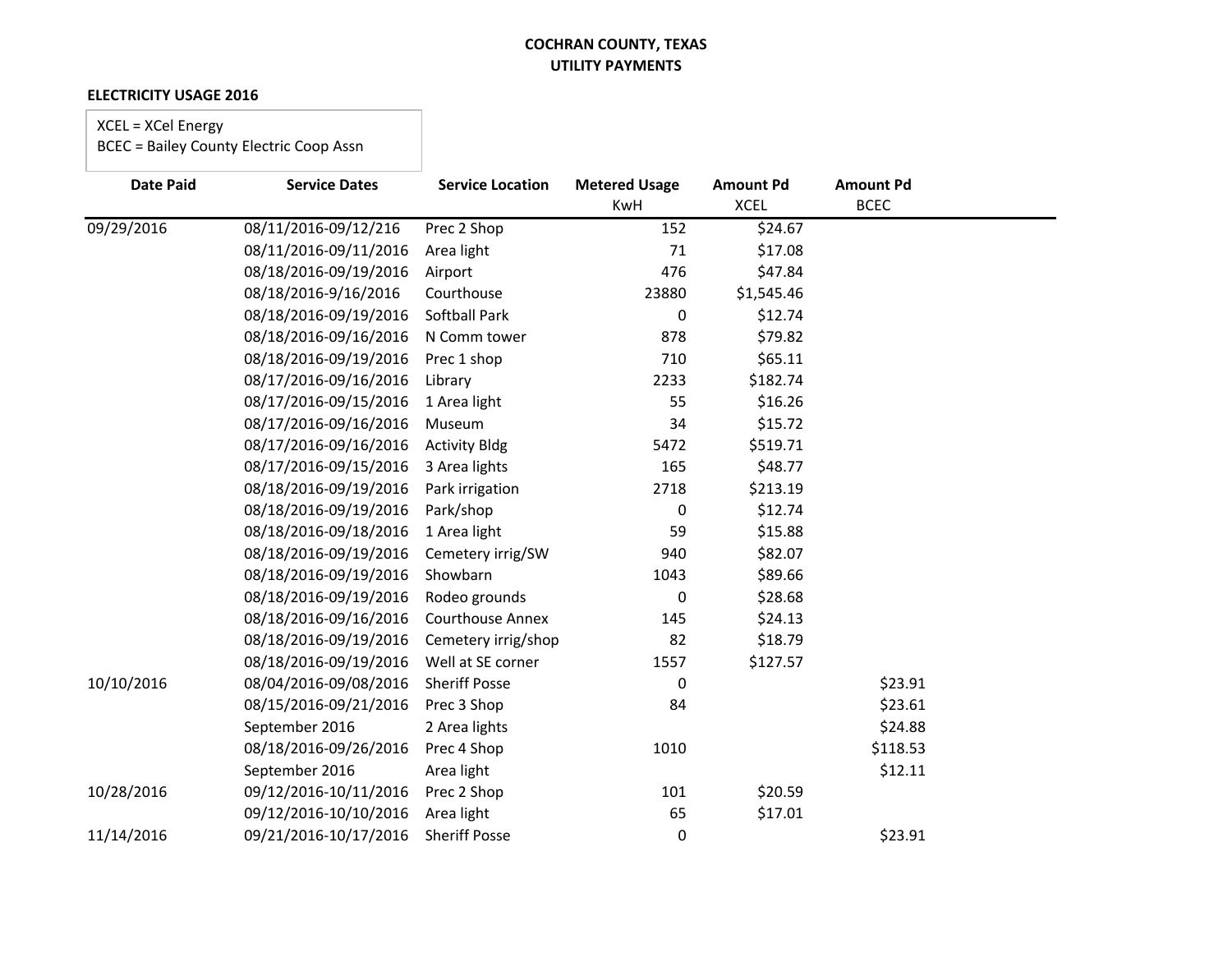### **ELECTRICITY USAGE 2016**

# XCEL = XCel Energy

| <b>Date Paid</b> | <b>Service Dates</b>  | <b>Service Location</b> | <b>Metered Usage</b> | <b>Amount Pd</b> | <b>Amount Pd</b> |  |
|------------------|-----------------------|-------------------------|----------------------|------------------|------------------|--|
|                  |                       |                         | <b>KwH</b>           | <b>XCEL</b>      | <b>BCEC</b>      |  |
| 11/14/2016       | 09/21/2016-10/17/2016 | Prec 3 Shop             | 51                   |                  | \$19.51          |  |
|                  | October 2016          | 2 Area lights           |                      |                  | \$24.44          |  |
|                  | 09/26/2016-10/20/2016 | Prec 4 Shop             | 600                  |                  | \$68.10          |  |
|                  | October 2016          | Area light              |                      |                  | \$11.85          |  |
|                  | 09/19/2016-10/18/2016 | Airport                 | 465                  | \$45.48          |                  |  |
|                  | 09/16/2016-10/17/2016 | Courthouse              | 24420                | \$1,605.75       |                  |  |
|                  | 09/19/2016-10/18/2016 | <b>Softball Park</b>    | 0                    | \$12.74          |                  |  |
|                  | 09/16/2016-10/17/2016 | N Comm tower            | 662                  | \$61.40          |                  |  |
|                  | 09/19/2016-10/19/2016 | Prec 1 shop             | 461                  | \$45.17          |                  |  |
|                  | 09/16/2016-10/17/2016 | Library                 | 1823                 | \$146.07         |                  |  |
|                  | 09/16/2016-10/16/2016 | 1 Area light            | 57                   | \$16.40          |                  |  |
|                  | 09/16/2016-10/17/2016 | Museum                  | 121                  | \$21.95          |                  |  |
|                  | 09/16/2016-10-17/2016 | <b>Activity Bldg</b>    | 4496                 | \$450.22         |                  |  |
|                  | 09/16/2016-10/16/2016 | 3 Area lights           | 171                  | \$49.17          |                  |  |
|                  | 09/19/2016-10/18/2016 | Park irrigation         | 1025                 | \$84.90          |                  |  |
|                  | 09/19/2016-10/18/2016 | Park/shop               | 1                    | \$12.82          |                  |  |
|                  | 09/19/2016-10/17/2016 | 1 Area light            | 53                   | \$15.83          |                  |  |
|                  | 09/19/2016-10/19/2016 | Cemetery irrig/SW       | 0                    | \$12.74          |                  |  |
|                  | 09/19/2016-10/18/2016 | Showbarn                | 473                  | \$46.04          |                  |  |
|                  | 09/19/2016-10/18/2016 | Rodeo grounds           | 0                    | \$28.68          |                  |  |
|                  | 09/16/2016-10/17/2016 | <b>Courthouse Annex</b> | 233                  | \$30.13          |                  |  |
|                  | 09/19/2016-10/19/2016 | Cemetery irrig/shop     | 43                   | \$15.77          |                  |  |
|                  | 09/19/2016-10/19/2016 | Well at SE corner       | 0                    | \$12.74          |                  |  |
|                  | 10/11/2016-11/08/2016 | Prec 2 Shop             | 97                   | \$19.95          |                  |  |
|                  | 10/11/2016-11/07/2016 | Area light              | 62                   | \$17.04          |                  |  |
| 11/29/2016       | 10/18/2016-11/16/2016 | Airport                 | 490                  | \$46.24          |                  |  |
|                  | 10/17/2016-11/15/2016 | Courthouse              | 23700                | \$1,479.81       |                  |  |
|                  | 10/18/2016-11/16/2016 | <b>Softball Park</b>    | 0                    | \$12.74          |                  |  |
|                  | 10/17/2016-11/15/2016 | N Comm tower            | 461                  | \$45.58          |                  |  |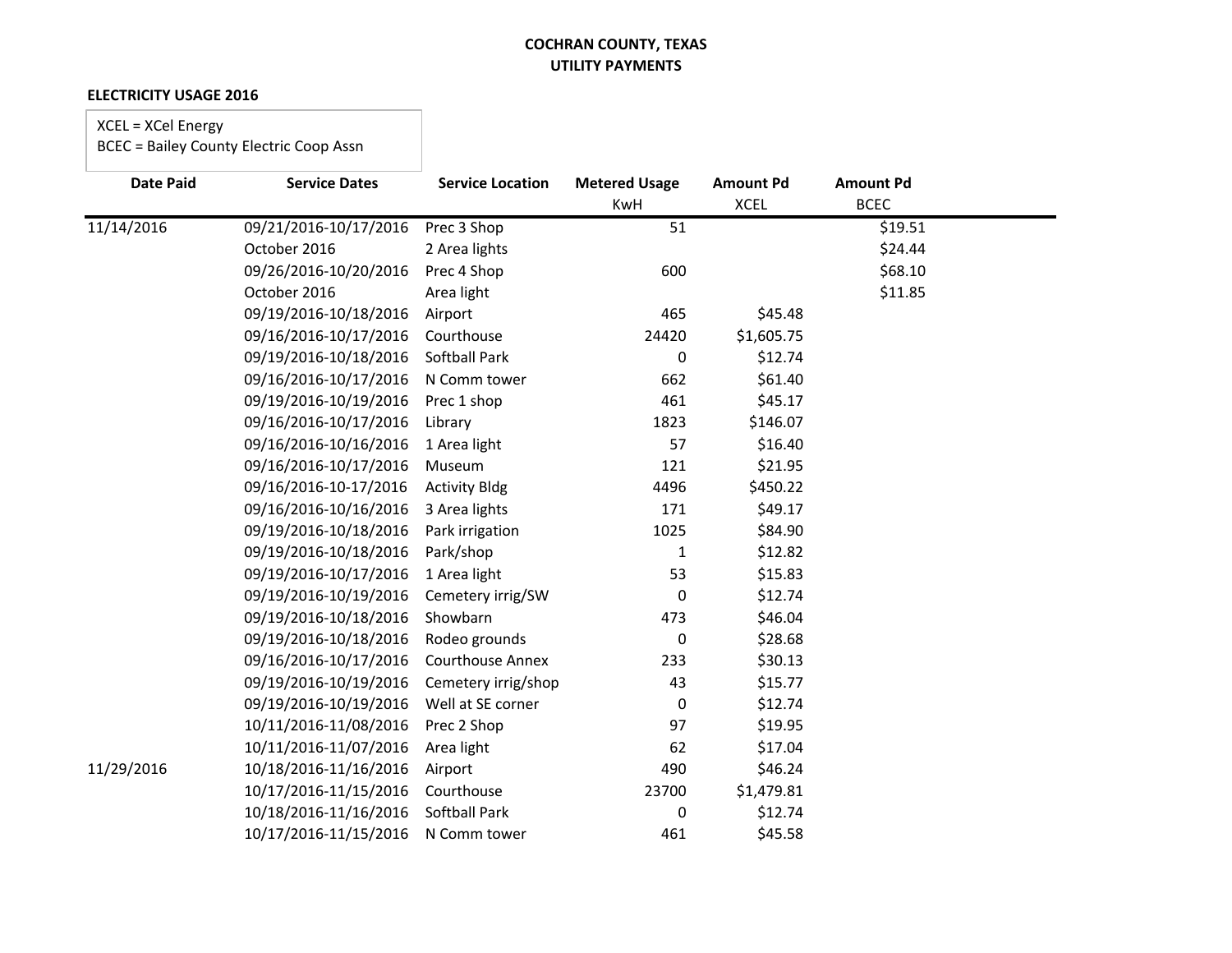### **ELECTRICITY USAGE 2016**

# XCEL = XCel Energy

| <b>Date Paid</b> | <b>Service Dates</b>  | <b>Service Location</b> | <b>Metered Usage</b><br>KwH | <b>Amount Pd</b><br><b>XCEL</b> | <b>Amount Pd</b><br><b>BCEC</b> |  |
|------------------|-----------------------|-------------------------|-----------------------------|---------------------------------|---------------------------------|--|
| 11/29/2016       | 10/19/2016-11/16/2016 | Prec 1 shop             | 472                         | \$45.00                         |                                 |  |
|                  | 10/17/2016-11/15/2016 | Library                 | 1288                        | \$103.81                        |                                 |  |
|                  | 10/17/2016-11/14/2016 | 1 Area light            | 53                          | \$120.17                        |                                 |  |
|                  | 10/17/2016-11/15/2016 | Museum                  | 154                         | \$23.97                         |                                 |  |
|                  | 10/17/2016-11/15/2016 | <b>Activity Bldg</b>    | 3223                        | \$319.41                        |                                 |  |
|                  | 10/17/2016-11/14/2016 | 3 Area lights           | 160                         | \$368.49                        |                                 |  |
|                  | 10/18/2016-11/16/2016 | Park irrigation         | 1436                        | \$110.92                        |                                 |  |
|                  | 10/18/2016-11/16/2016 | Park/shop               | 23                          | \$14.31                         |                                 |  |
|                  | 10/18/2016-11/15/2016 | 1 Area light            | 53                          | \$30.19                         |                                 |  |
|                  | 10/19/2016-11/16/2016 | Cemetery irrig/SW       | 0                           | \$12.74                         |                                 |  |
|                  | 10/18/2016-11/16/2016 | Showbarn                | 241                         | \$29.21                         |                                 |  |
|                  | 10/18/2016-11/16/2016 | Rodeo grounds           | 0                           | \$28.68                         |                                 |  |
|                  | 10/17/2016-11/15/2016 | <b>Courthouse Annex</b> | 84                          | \$19.04                         |                                 |  |
|                  | 10/19/2016-11/16/2016 | Cemetery irrig/shop     | 35                          | \$15.13                         |                                 |  |
|                  | 10/19/2016-11/16/2016 | Well at SE corner       | 0                           | \$12.74                         |                                 |  |
| 12/12/2016       | 10/06/2016-11/04/2016 | <b>Sheriff Posse</b>    | 0                           |                                 | \$23.91                         |  |
|                  | 10/17/2016-11/15/2016 | Prec 3 Shop             | 123                         |                                 | \$25.86                         |  |
|                  | November 2016         | 2 Area lights           |                             |                                 | \$24.40                         |  |
|                  | 10/20/2016-11/18/2016 | Prec 4 Shop             | 680                         |                                 | \$75.01                         |  |
|                  | November 2016         | Area light              |                             |                                 | \$11.83                         |  |
| 12/29/2016       | 11/16/16-12/19/16     | Airport                 | 585                         | \$54.25                         |                                 |  |
|                  | 11/15/16-12/16/16     | Courthouse              | 24540                       | \$1,482.53                      |                                 |  |
|                  | 11/16/16-12/19/16     | <b>Softball Park</b>    | 0                           | \$12.30                         |                                 |  |
|                  | 11/15/16-12/16/16     | N Comm tower            | 434                         | \$44.45                         |                                 |  |
|                  | 11/16/16-12/19/16     | Prec 1 shop             | 662                         | \$59.77                         |                                 |  |
|                  | 11/15/16-12/16/16     | Library                 | 1163                        | \$97.66                         |                                 |  |
|                  | 11/15/16-12/15/16     | 1 Area light            | 57                          | \$113.83                        |                                 |  |
|                  | 11/15/16-12/16/16     | Museum                  | 162                         | \$24.61                         |                                 |  |
|                  | 11/16/16-12/19/16     | <b>Activity Bldg</b>    | 4856                        | \$405.79                        |                                 |  |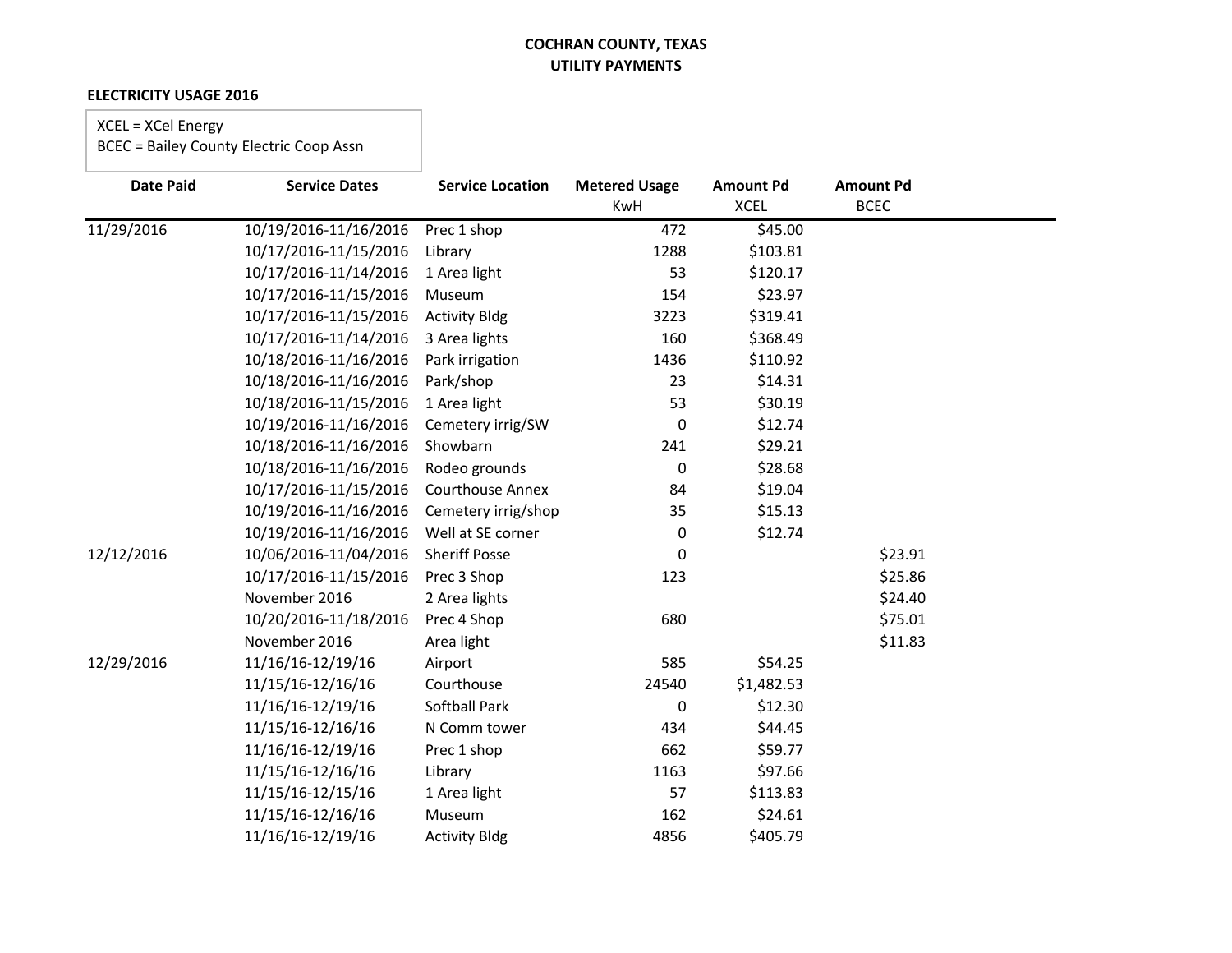#### **ELECTRICITY USAGE 2016**

# XCEL = XCel Energy

| <b>Date Paid</b> | <b>Service Dates</b> | <b>Service Location</b> | <b>Metered Usage</b><br><b>KwH</b> | <b>Amount Pd</b><br><b>XCEL</b> | <b>Amount Pd</b><br><b>BCEC</b> |
|------------------|----------------------|-------------------------|------------------------------------|---------------------------------|---------------------------------|
| 12/29/2016       | 11/15/16-12/15/16    | 3 Area lights           | 171                                | \$454.29                        |                                 |
|                  | 11/16/16-12/19/16    | Park irrigation         | 1452                               | \$116.42                        |                                 |
|                  | 11/16/16-12/19/16    | Park/shop               | 813                                | \$70.59                         |                                 |
|                  | 11/16/16-12/18/16    | 1 Area light            | 61                                 | \$86.27                         |                                 |
|                  | 11/16/16-12/19/16    | Cemetery irrig/SW       | 0                                  | \$12.30                         |                                 |
|                  | 11/16/16-12/19/16    | Showbarn                | 346                                | \$37.12                         |                                 |
|                  | 11/16/16-12/19/16    | Rodeo grounds           | 0                                  | \$27.79                         |                                 |
|                  | 11/15/16-12/16/16    | <b>Courthouse Annex</b> | 126                                | \$21.97                         |                                 |
|                  | 11/16/16-12/19/16    | Cemetery irrig/shop     | 27                                 | \$14.23                         |                                 |
|                  | 11/16/16-12/19/16    | Well at SE corner       | $\mathbf 0$                        | \$12.30                         |                                 |
|                  | 11/08/16-12/12/16    | Prec 2 Shop             | 523                                | \$50.34                         |                                 |
|                  | 11/08/16-12/11/16    | 1 Area light            | 76                                 | \$17.32                         |                                 |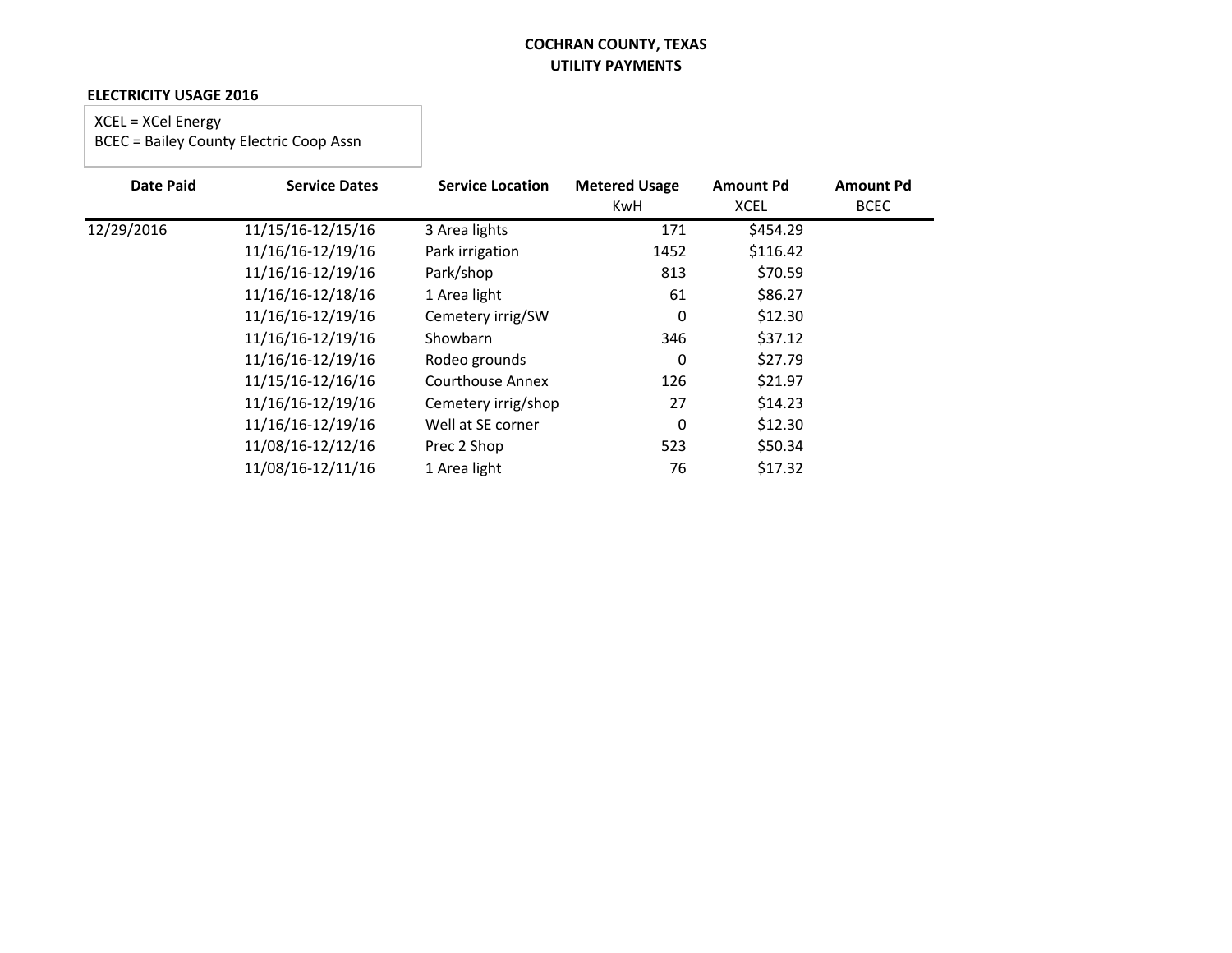City of Mrtn = City of Morton WTG = West Texas Gas, Inc. City of Wht = City of Whiteface

| <b>Date Paid</b> | <b>Service Dates</b>  | <b>Service Location</b> | <b>Metered Usage</b> | <b>Amount Pd</b> | <b>Amount Pd</b> | <b>Amount Pd</b> |
|------------------|-----------------------|-------------------------|----------------------|------------------|------------------|------------------|
|                  |                       |                         | <b>MCF</b>           | City of Mrtn     | <b>WTG</b>       | City of Wht      |
| 01/11/2016       | 11/24/2015-12/15/2015 | Park/Shop               | $\mathbf 0$          |                  | \$12.02          |                  |
|                  | 11/24/2015-12/15/2015 | Park/Showbarn           | 13.9                 |                  | \$97.13          |                  |
|                  | 11/23/2015-12/14/2015 | Prec 3 Shop             | 0                    |                  | \$19.03          |                  |
|                  | 11/16/2015-12/15/2015 | Prec 2 Shop             | 1.4                  |                  |                  | \$16.25          |
|                  | 11/16/2015-12/15/2015 | Library                 | 24                   | \$206.00         |                  |                  |
|                  | 11/16/2015-12/15/2015 | Museum                  | 1                    | \$19.00          |                  |                  |
|                  | 11/16/2015-12/15/2015 | <b>Activity Bldg</b>    | 121                  | \$1,030.50       |                  |                  |
|                  | 11/16/2015-12/15/2015 | Courthouse              | 138                  | \$1,175.00       |                  |                  |
|                  | 11/16/2015-12/15/2015 | Prec 1 Shop             | 77                   | \$656.50         |                  |                  |
| 01/28/2016       | 12/15/2015-01/14/2016 | Park/Shop               | 0                    |                  | \$12.02          |                  |
|                  | 12/15/2015-01/14/2016 | Park/Showbarn           | 47.5                 |                  | \$304.96         |                  |
|                  | 12/14/2015-01/15/2016 | Prec 3 Shop             | $\mathbf 0$          |                  | \$19.03          |                  |
| 02/08/2016       | 12/15/2015-01/15/2016 | Library                 | 32                   | \$274.00         |                  |                  |
|                  | 12/15/2015-01/15/2016 | Museum                  | 2                    | \$19.00          |                  |                  |
|                  | 12/15/2015-01/15/2016 | <b>Activity Bldg</b>    | 140                  | \$1,192.00       |                  |                  |
|                  | 12/15/2015-01/15/2016 | Courthouse              | 112                  | \$954.00         |                  |                  |
|                  | 12/15/2015-01/15/2016 | Prec 1 Shop             | 114                  | \$971.00         |                  |                  |
|                  | 12/15/2015-01/15/2016 | Prec 2 Shop             | 3.6                  |                  |                  | \$25.61          |
| 02/26/2016       | 01/14/2016-02/04/2016 | Park/Shop               | 0                    |                  | \$12.02          |                  |
|                  | 01/14/2016-02/04/2016 | Park/Showbarn           | 29.4                 |                  | \$182.42         |                  |
|                  | 01/15/2016-02/04/2016 | Prec 3 Shop             | 0                    |                  | \$19.03          |                  |
| 03/14/2016       | 01/15/2016-02/14/2016 | Library                 | 24                   | \$206.00         |                  |                  |
|                  | 01/15/2016-02/14/2016 | Museum                  | 6                    | \$53.00          |                  |                  |
|                  | 01/15/2016-02/14/2016 | <b>Activity Bldg</b>    | 119                  | \$1,013.50       |                  |                  |
|                  | 01/15/2016-02/14/2016 | Courthouse              | 119                  | \$1,013.50       |                  |                  |
|                  | 01/15/2016-02/14/2016 | Prec 1 Shop             | 56                   | \$478.00         |                  |                  |
|                  | 01/15/2016-02/15/2016 | Prec 2 Shop             | 2.8                  |                  |                  | \$20.93          |
| 04/11/2016       | 02/14/2016-03/15/2016 | Library                 | 11                   | \$95.50          |                  |                  |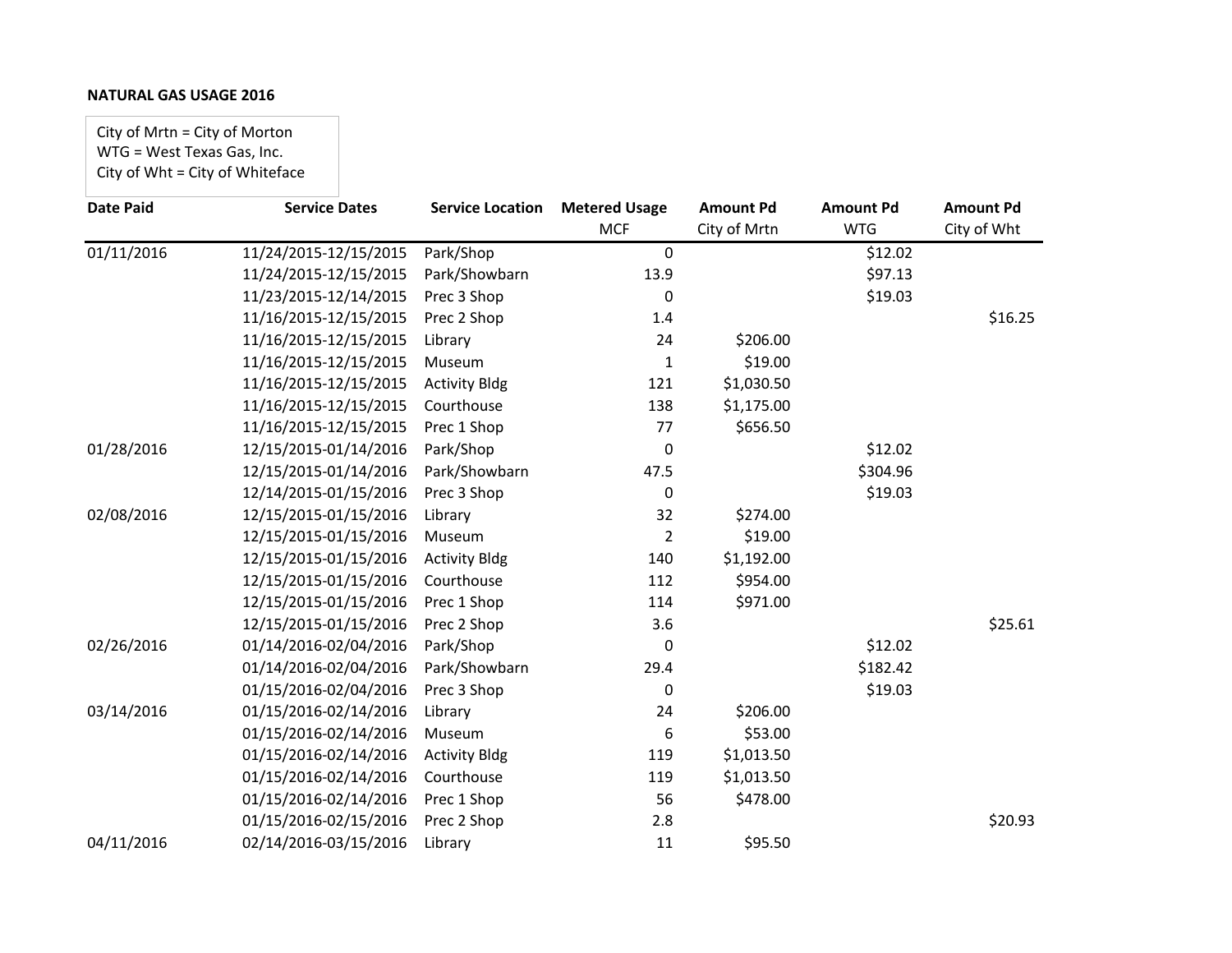City of Mrtn = City of Morton WTG = West Texas Gas, Inc City of Wht = City of Whiteface

| <b>Date Paid</b>        | <b>Service Dates</b>  | <b>Service Location</b> | <b>Metered Usage</b> | <b>Amount Pd</b> | <b>Amount Pd</b> | <b>Amount Pd</b> |
|-------------------------|-----------------------|-------------------------|----------------------|------------------|------------------|------------------|
|                         |                       |                         | <b>MCF</b>           | City of Mrtn     | <b>WTG</b>       | City of Wht      |
| $\overline{04/11/2016}$ | 02/14/2016-03/15/2016 | Museum                  | $\overline{2}$       | \$19.00          |                  |                  |
|                         | 02/14/2016-03/15/2016 | <b>Activity Bldg</b>    | 51                   | \$435.50         |                  |                  |
|                         | 02/14/2016-03/15/2016 | Courthouse              | 70                   | \$597.00         |                  |                  |
|                         | 02/14/2016-03/15/2016 | Prec 1 Shop             | 24                   | \$206.00         |                  |                  |
|                         | 02/15/2016-03/17/2016 | Prec 2 Shop             | 0.6                  |                  |                  | \$16.25          |
| 04/28/2016              | 03/14/2016-04/05/2016 | Prec 3 Shop             | 0                    |                  | \$20.72          |                  |
|                         | 03/14/2016-04/04/2016 | Park/Shop               | 0                    |                  | \$12.64          |                  |
|                         | 03/14/2016-04/04/2016 | Park/Showbarn           | 7.4                  |                  | \$54.09          |                  |
| 05/09/2016              | 03/15/2016-04/15/2016 | Library                 | 9                    | \$78.50          |                  |                  |
|                         | 03/15/2016-04/15/2016 | Museum                  | 1                    | \$19.00          |                  |                  |
|                         | 03/15/2016-04/15/2016 | <b>Activity Bldg</b>    | 85                   | \$724.50         |                  |                  |
|                         | 03/15/2016-04/15/2016 | Courthouse              | 91                   | \$775.50         |                  |                  |
|                         | 03/15/2016-04/15/2016 | Prec 1 Shop             | 30                   | \$257.00         |                  |                  |
|                         | 03/17/2016-04/18/2016 | Prec 2 Shop             | 0.2                  |                  |                  | \$16.25          |
| 05/27/2016              | 04/04/2016-05/04/2016 | Park/Showbarn           | 4.3                  |                  | \$37.72          |                  |
|                         | 04/04/2016-05/04/2016 | Park/Shop               | 0                    |                  | \$13.64          |                  |
|                         | 04/05/2016-05/03/2016 | Prec 3 Shop             | 0                    |                  | \$21.72          |                  |
| 06/13/2016              | 04/15/2016-05/16/2016 | Library                 | 0                    | \$19.00          |                  |                  |
|                         | 04/15/2016-05/16/2016 | Museum                  | 1                    | \$19.00          |                  |                  |
|                         | 04/15/2016-05/16/2016 | <b>Activity Bldg</b>    | 16                   | \$138.00         |                  |                  |
|                         | 04/15/2016-05/16/2016 | Courthouse              | 54                   | \$461.00         |                  |                  |
|                         | 04/15/2016-05/16/2016 | Prec 1 Shop             | 2                    | \$19.00          |                  |                  |
|                         | 04/18/2016-05/16/2016 | Prec 2 Shop             | 0                    |                  |                  | \$16.25          |
| 06/29/2016              | 05/04/2016-05/31/2016 | Park/Shop               | 0                    |                  | \$12.64          |                  |
|                         | 05/04/2016-05/31/2016 | Park/Showbarn           | 0.2                  |                  | \$13.78          |                  |
|                         | 05/03/2016-05/31/2016 | Prec 3 Shop             | 0                    |                  | \$20.72          |                  |
| 07/11/2016              | 05/16/2016-06/15/2016 | Library                 | 1                    | \$19.00          |                  |                  |
|                         | 05/16/2016-06/15/2016 | Museum                  | 1                    | \$19.00          |                  |                  |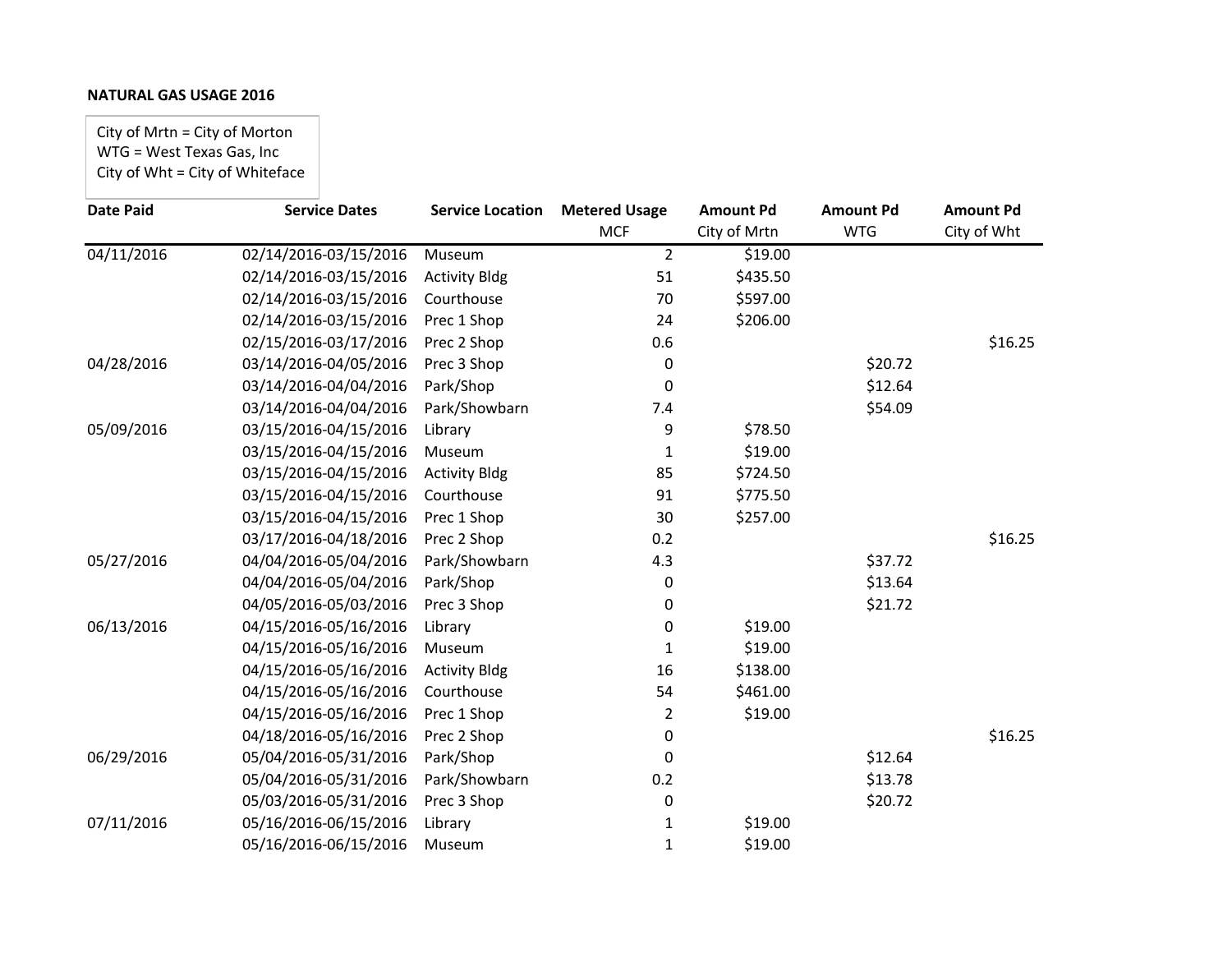City of Mrtn = City of Morton WTG = West Texas Gas Inc City of Wht = City of Whiteface

| <b>Date Paid</b>        | <b>Service Dates</b>  | <b>Service Location</b> | <b>Metered Usage</b> | <b>Amount Pd</b> | <b>Amount Pd</b> | <b>Amount Pd</b> |
|-------------------------|-----------------------|-------------------------|----------------------|------------------|------------------|------------------|
|                         |                       |                         | <b>MCF</b>           | City of Mrtn     | <b>WTG</b>       | City of Wht      |
| $\overline{07/11/2016}$ | 05/16/2016-06/15/2016 | <b>Activity Bldg</b>    | 5                    | \$44.50          |                  |                  |
|                         | 05/16/2016-06/15/2016 | Courthouse              | 15                   | \$129.50         |                  |                  |
|                         | 05/16/2016-06/15/2016 | Prec 1 Shop             | 2                    | \$19.00          |                  |                  |
|                         | 05/16/2016-06/16/2016 | Prec 2 Shop             | 0                    |                  |                  | \$16.25          |
| 07/28/2016              | 05/31/2016-07/07/2016 | Park/Shop               | 0.5                  |                  | \$15.52          |                  |
|                         | 05/31/2016-07/07/2016 | Park/Showbarn           | 0                    |                  | \$12.64          |                  |
|                         | 05/31/2016-07/08/2016 | Prec 3 Shop             | 0                    |                  | \$20.72          |                  |
| 08/08/2016              | 06/15/2016-07/15/2016 | Library                 | 0                    | \$19.00          |                  |                  |
|                         | 06/15/2016-07/15/2016 | Museum                  | 1                    | \$19.00          |                  |                  |
|                         | 06/15/2016-07/15/2016 | <b>Activity Bldg</b>    | 5                    | \$44.50          |                  |                  |
|                         | 06/15/2016-07/15/2016 | Courthouse              | 6                    | \$53.00          |                  |                  |
|                         | 06/15/2016-07/15/2016 | Prec 1 Shop             | 1                    | \$19.00          |                  |                  |
|                         | 06/16/2016-07/18/2016 | Prec 2 Shop             | 0                    |                  |                  | \$16.25          |
| 08/30/2016              | 07/07/2016-08/08/2016 | Park/Shop               | 0.6                  |                  | \$16.51          |                  |
|                         | 07/07/2016-08/08/216  | Park/Showbarn           | 0.1                  |                  | \$13.28          |                  |
|                         | 07/08/2016-08/04/2016 | Prec 3 Shop             | 0                    |                  | \$20.72          |                  |
| 09/12/2016              | 07/15/2016-08/14/2016 | Library                 | 0                    | \$19.00          |                  |                  |
|                         | 07/15/2016-08/14/2016 | Museum                  | 1                    | \$19.00          |                  |                  |
|                         | 07/15/2016-08/14/2016 | <b>Activity Bldg</b>    | 4                    | \$36.00          |                  |                  |
|                         | 07/15/2016-08/14/2016 | Courthouse              | 5                    | \$44.50          |                  |                  |
|                         | 07/15/2016-08/14/2016 | Prec 1 Shop             | 1                    | \$19.00          |                  |                  |
|                         | 07/18/2016-08/15/2016 | Prec 2 Shop             | 0                    |                  |                  | \$16.25          |
| 09/29/2016              | 08/08/2016-09/12/2016 | Park/Shop               | 0.8                  |                  | \$17.85          |                  |
|                         | 08/08/2016-09/12/2016 | Park/Showbarn           | 0                    |                  | \$12.64          |                  |
|                         | 08/04/2016-09/12/2016 | Prec 3 Shop             | 0                    |                  | \$20.72          |                  |
| 10/10/2016              | 08/14/2016-09/15/2016 | Library                 | 0                    | \$19.00          |                  |                  |
|                         | 08/14/2016-09/15/2016 | Museum                  | 1                    | \$19.00          |                  |                  |
|                         | 08/14/2016-09/15/2016 | <b>Activity Bldg</b>    | 4                    | \$36.00          |                  |                  |